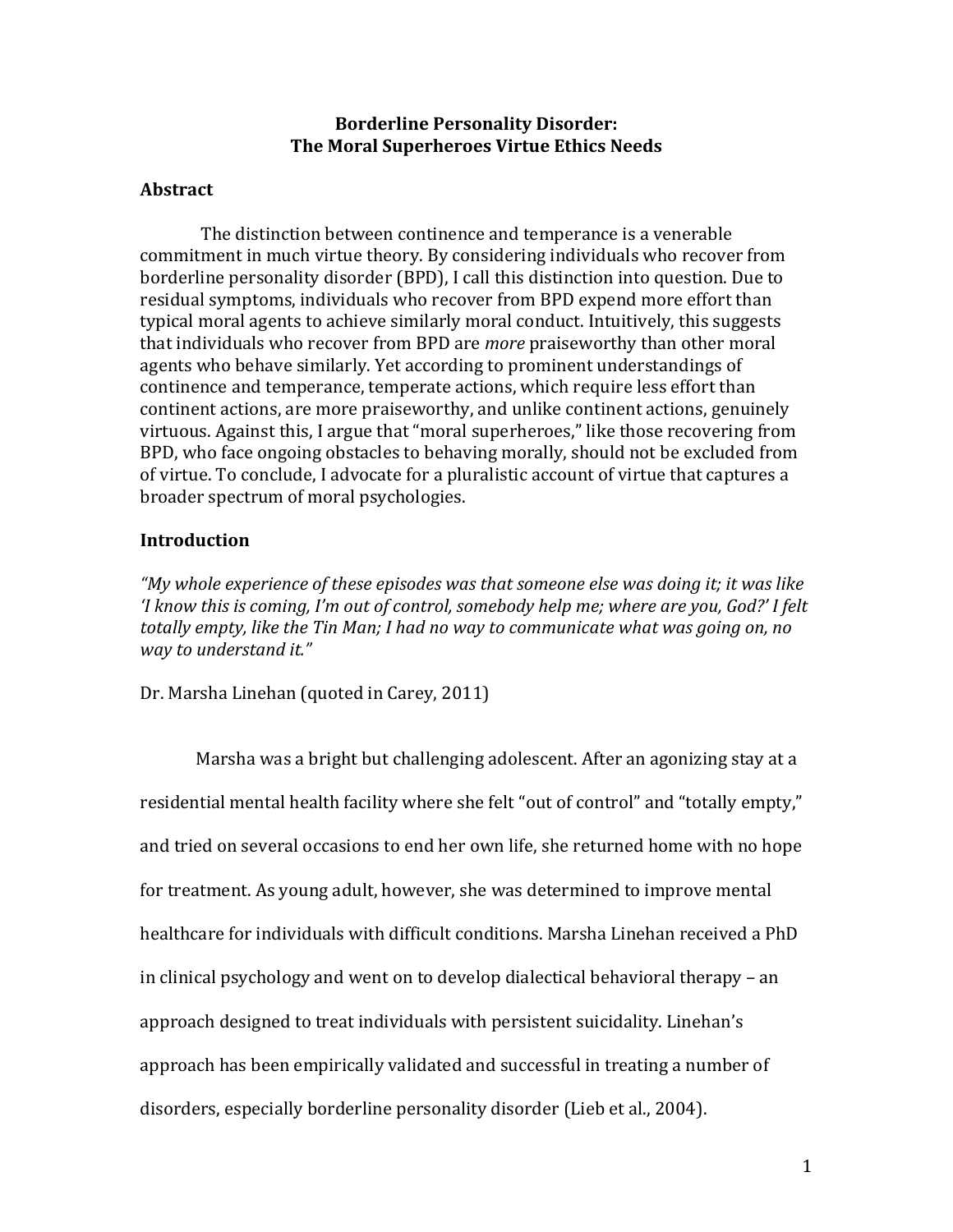Borderline personality disorder (BPD) is a chronic mental illness affecting social, emotional, and cognitive functioning as well as the stability of one's identity (APA, 2013). Linehan herself suffered from BPD but managed to recover using the techniques in her own therapy (Carey, 2011). She knows she will never be fully free of BPD but finds that her symptoms are much more manageable then when she was a teenager, desperately banging her head against the wall in the inpatient facility in a despondent attempt to end her life.

Many individuals with BPD have stories that start like Linehan's without the happy ending. Approximately 3-9% of individuals with BPD die by suicide, compared to 2-4% of individuals with affective disorders like bipolar or major depression (Stanley and New, 2018; Bostwick and Pankratz, 2000). Given the global and persistent impairments, BPD is considered one of the most challenging disorders to treat. With this challenge comes stigma: mental health care providers often view individuals with BPD as "manipulative," "demanding," and "attentionseeking" (Aviram, Brodsky, and Stanley, 2006). Therapists often express hesitancy about working with this population and are reluctant to engage emotionally with BPD clients, which can lead to difficulties in finding adequate treatment (Bourke and Grenyer, 2010).

Given that many individuals experience symptoms like those described by Dr. Linehan, it seems likely that individuals who suffer from BPD experience morally-relevant impairments that could impair their capacity for moral agency. Even though many patients who receive treatment achieve remission without relapse or suicide (approximately 65%), many continue to experience severe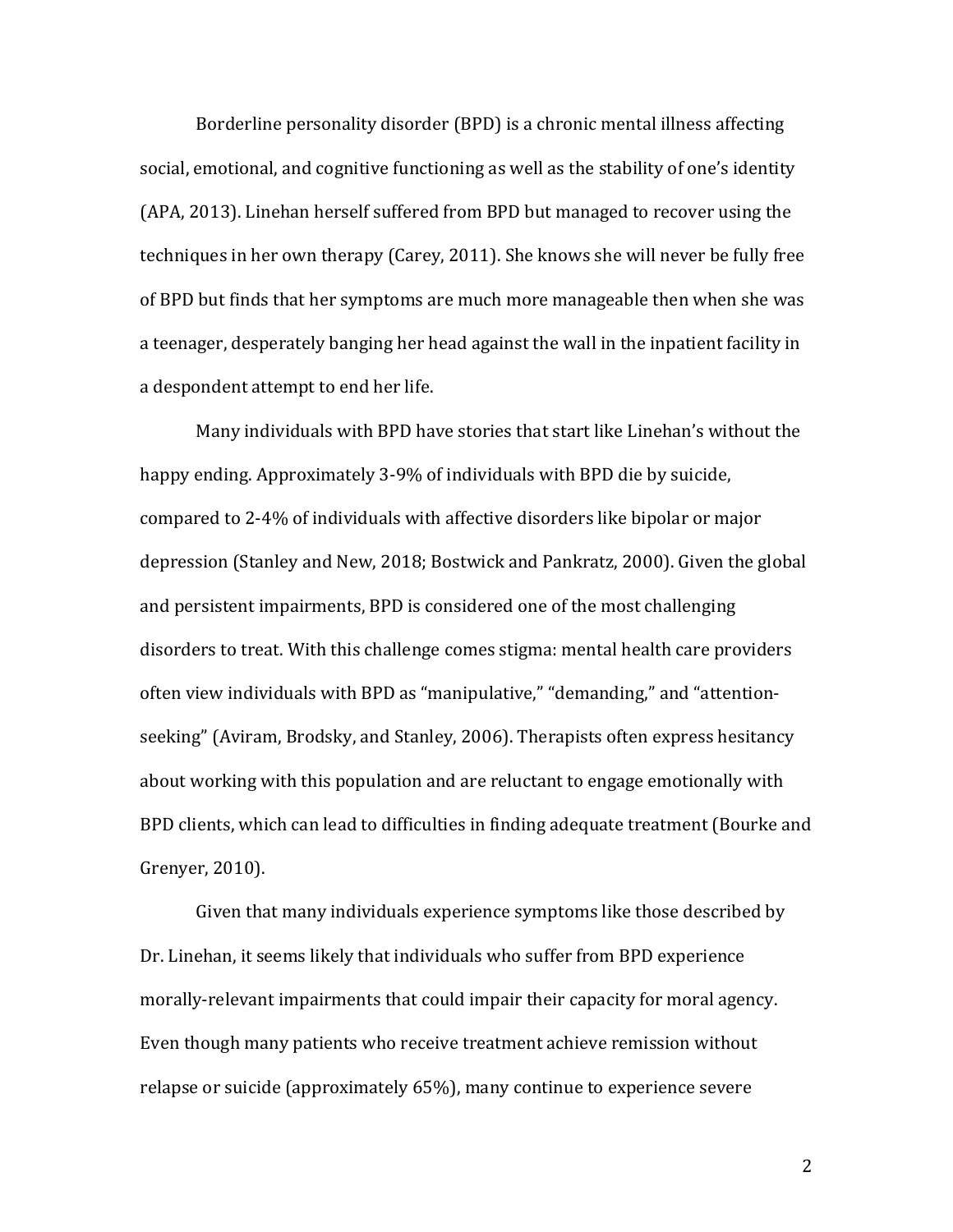symptoms (Lieb et al., 2004; Paris and Zweig-Frank, 2001) that could impair moral responsibility. I will not discuss the moral responsibility of individuals experiencing severe BPD symptoms though reflection these individuals can contribute much to the broader philosophical discussion. I have chosen to focus on individuals like Marsha Linehan who recover from BPD and successfully manage their symptoms because they pose a specific problem for virtue ethics. Individuals who recover from BPD still experience some residual, sub-clinical symptoms that interfere with moral behavior. Despite this interference, it is reasonable to suppose that these some of these individuals behave morally at the same rate as any other moral agents (cf. Zanarini et al., 2012). Additionally, I suggest that individuals that recover from BPD (and others like them) are distinct from other moral agents and warrant a different designation: moral superheroes.

I also argue in order to give moral superheroes the praise they deserve we must rethink the relationship between continence, temperance, and virtue. Many versions of virtue theory claim that temperance is more virtuous than continence. Aristotelian virtue theory takes it a step further – temperance is virtuous while continence is merely praiseworthy (commendable moral effort that aims at virtue) and not virtuous. The temperate person is not tempted by other considerations when acting morally while the continent person falls short of virtue because she is tempted by other considerations when acting in line with virtue. Moral superheroes act morally but do so while plagued by thoughts and impulses that can distract from moral behavior). It is the nature of a chronic and pervasive condition like borderline personality disorder to impose constant pressure to immoral behavior. We praise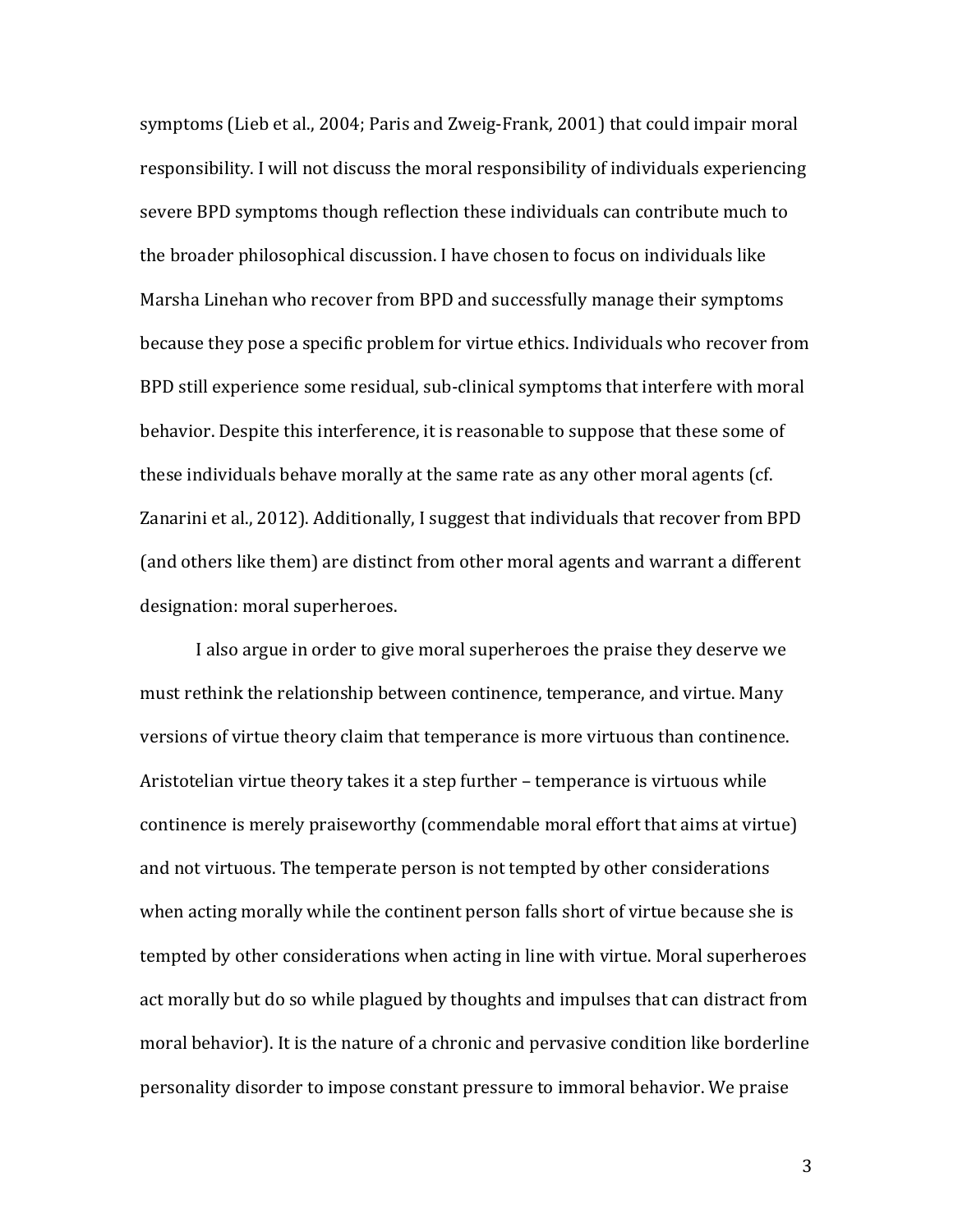the efforts of moral superheroes because their continence is moral and aims at virtue while falling short achieving virtue itself.

I dispute this account of virtue and suggest that continence can be virtuous and more praiseworthy than temperance under a specific set of circumstances, namely, the kinds of circumstances that produce moral superheroes. I argue that a virtue theory that properly praises moral superheroes will be more inclusive than a theory that insists that silencing-like temperance is required for virtue.

#### **Clinical)Profile**

Personality disorders in general should be understood as pervasive and enduring – starting at early adulthood (and likely childhood), affecting multiple areas of functioning (cognition, emotional, social, etc.), and often persisting throughout the lifespan (APA, 2013). Individuals with antisocial personality disorder, for example, must show evidence of conduct disorder (characterized by aberrant and often violent behavior) in childhood and present with deficits in interpersonal emotional functioning (they fail to form caring attachments with others) in adulthood (APA, 2013). In BPD, studies suggest a more complex developmental profile that nonetheless shows patterns of dysfunction starting in early childhood and residual symptoms that persist despite treatment (Carlson, Egeland, and Sroufe, 2009; Zanarini et al., 2005; Dutton & Golant, 1995).

To meet diagnostic criteria for borderline personality disorder, an individual must meet five or more of the following symptoms:

1. Demonstrates strong fear of abandonment (e.g. not wanting their partner to get a promotion at work because it could eventually lead to a transfer)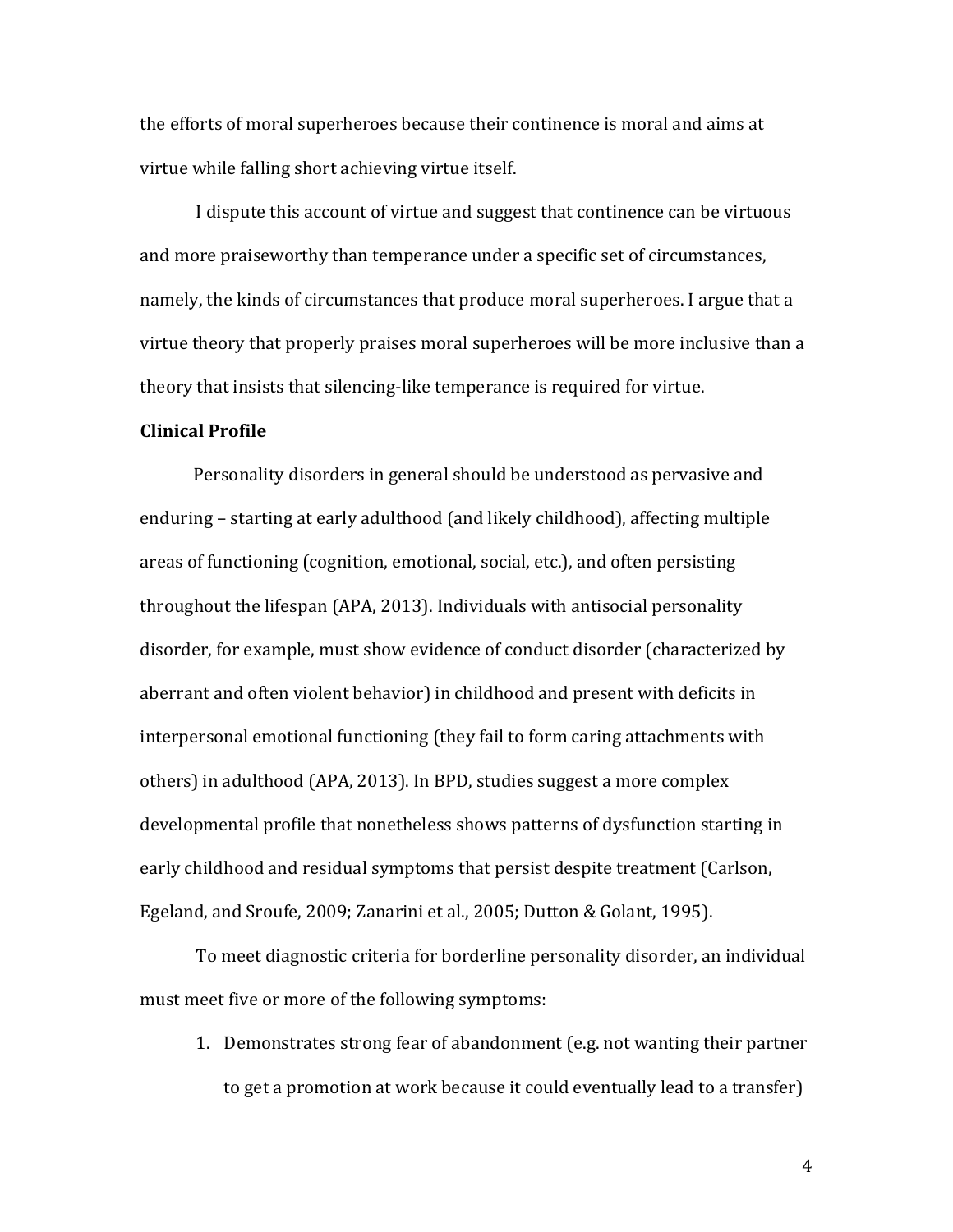- 2. Provokes volatile relationships; oscillates between love and loathing the other ("idealization and devaluation" (APA, 2013))
- 3. Maintains no secure sense of self (e.g. someone who changes careers frequently, despite being happy at his job and performing well, no clear sense of goals or values)
- 4. Exhibits poor impulse control in areas that are harmful to themselves, e.g. reckless spending, drug use, high-risk sex;
- 5. Demonstrates "recurrent suicidal behavior, gestures, or threats, or selfmutilating behavior," (APA, 2013)
- 6. Displays mood instability (e.g. individual is often irritable or anxious for brief periods of time)
- 7. Perceives "chronic feelings of emptiness" (APA, 2013)
- 8. Presents difficulties regulating anger (e.g. individual might have frequent outbursts or regularly get into physical fights)
- 9. Experiences "transient, stress-related paranoid ideation or severe dissociative symptoms," (often in response to real or perceived abandonment) (APA,  $2013$ )<sup>1</sup>

It is important to note that while not all the individuals with BPD may

experience the suicidal/self-injury symptom at any given point in time, 87% of

individuals with BPD report attempting suicide at some point in lives with an

 $1$  In addition to these symptoms, individuals with BPD are also diagnosed with mood disorders (e.g. depression, bipolar, etc.), substance use disorders, post-traumatic stress disorder, eating disorders, ADHD, and other personality disorders (APA, 2013). Comorbid diagnosis with bipolar disorder occurs in 10-25% of individuals with BPD or bipolar (Gunderson et al., 2006). Though BPD and bipolar are not causally related, clinicians must be mindful of the symptomatic similarities when making diagnoses. For example, an impulsive spending spree characteristic of BPD could be mistaken for a manic or hypomanic episode.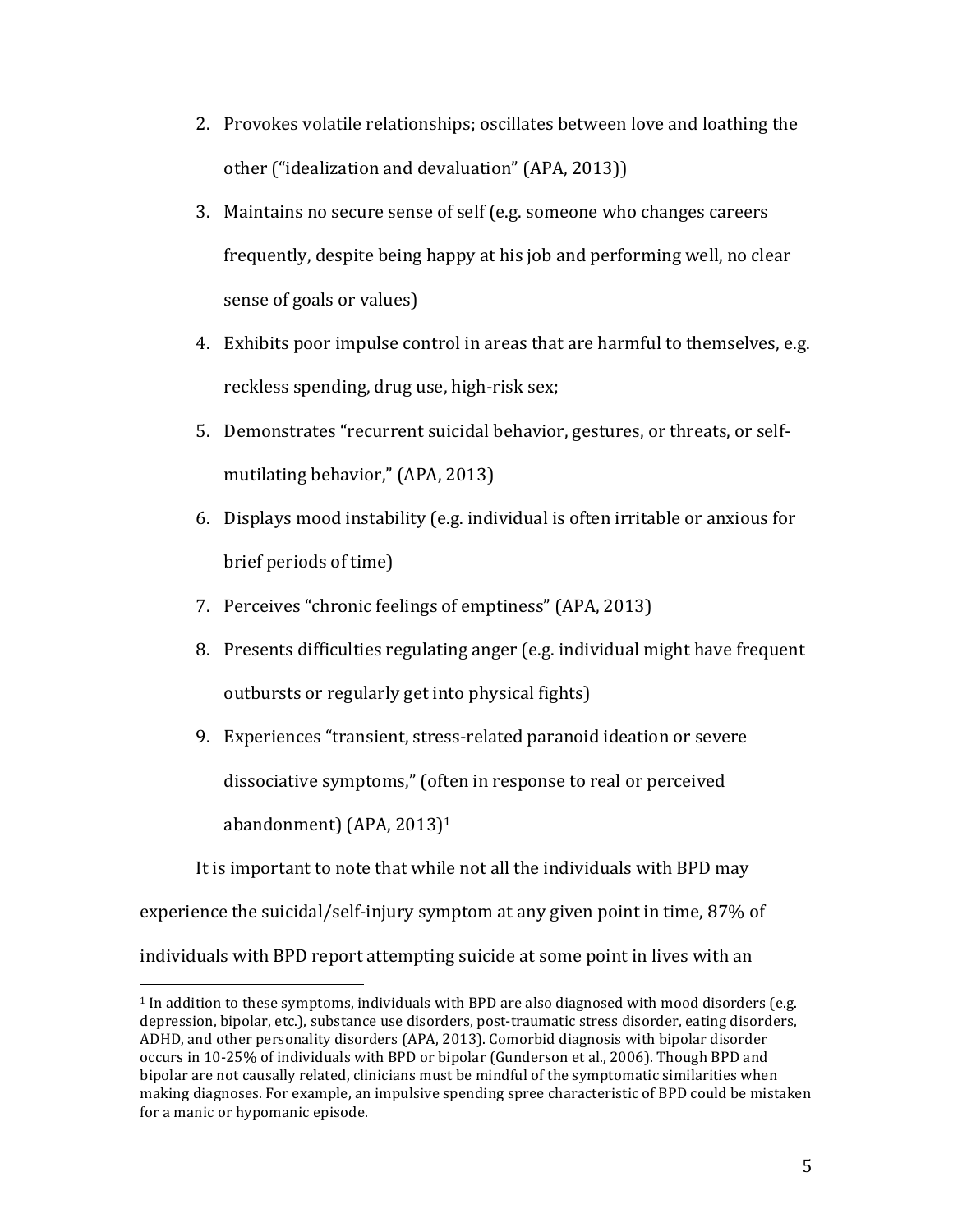average of 3.4 attempts (Andover, Schatten, & Morris, 2018). For instructive comparison  $-15%$  of individuals with major depression and 29% of individuals with bipolar disorder report attempting suicide at some point in their lives (Oquendo, Currier, & Mann, 2006). On a broader scale, two studies found that 40-60% of adolescents and young adults who died by suicide meet criteria for a personality disorder and borderline was diagnosed in 17-50% of that subset (Linehan et al., 2002). In other words, one of the key features of BPD is suicidality.

BPD occurs in 1-2% of the population (Stanley & Singh, 2018), with women making up 75% of those diagnosed (APA, 2013).<sup>2</sup> Studies have also found that individuals with BPD are more likely to have chronic health problems like obesity (and related syndromes like diabetes), fibromyalgia, and back pain that require medical treatment and hospitalization than individuals who have recovered from BPD(Zanarini and Conkey, 2018). These medical conditions impose an additional burden on the individual with borderline and often shorten their lifespan.

Though the myriad symptoms and comorbid conditions paints a heterogeneous disorder, every individual with BPD suffers severe, pervasive impairments. Most experienced childhood abuse and/or neglect and will, at some point over the course of their battle with the disorder, attempt to take their own life. Unlike individuals with antisocial personality disorder, who fail to form caring

 $2$  This gender difference is not without controversy – Grant and colleagues (2008) found equal rates in the general population using a nationwide (United States) epidemiological survey. Becker and Lamb (1994) assigned male and female designations to identical cases distributed to mental health professionals and found that the female cases were given more diagnoses of BPD than the male cases  $(F(1, 283) = 5.22$ , p<.05). Nearly all individuals diagnosed with BPD report abuse and/or neglect in childhood (90% and 90%, respectively), with the severity of the abuse correlating with the severity of the symptoms (Zanarini and Conkey, 2018).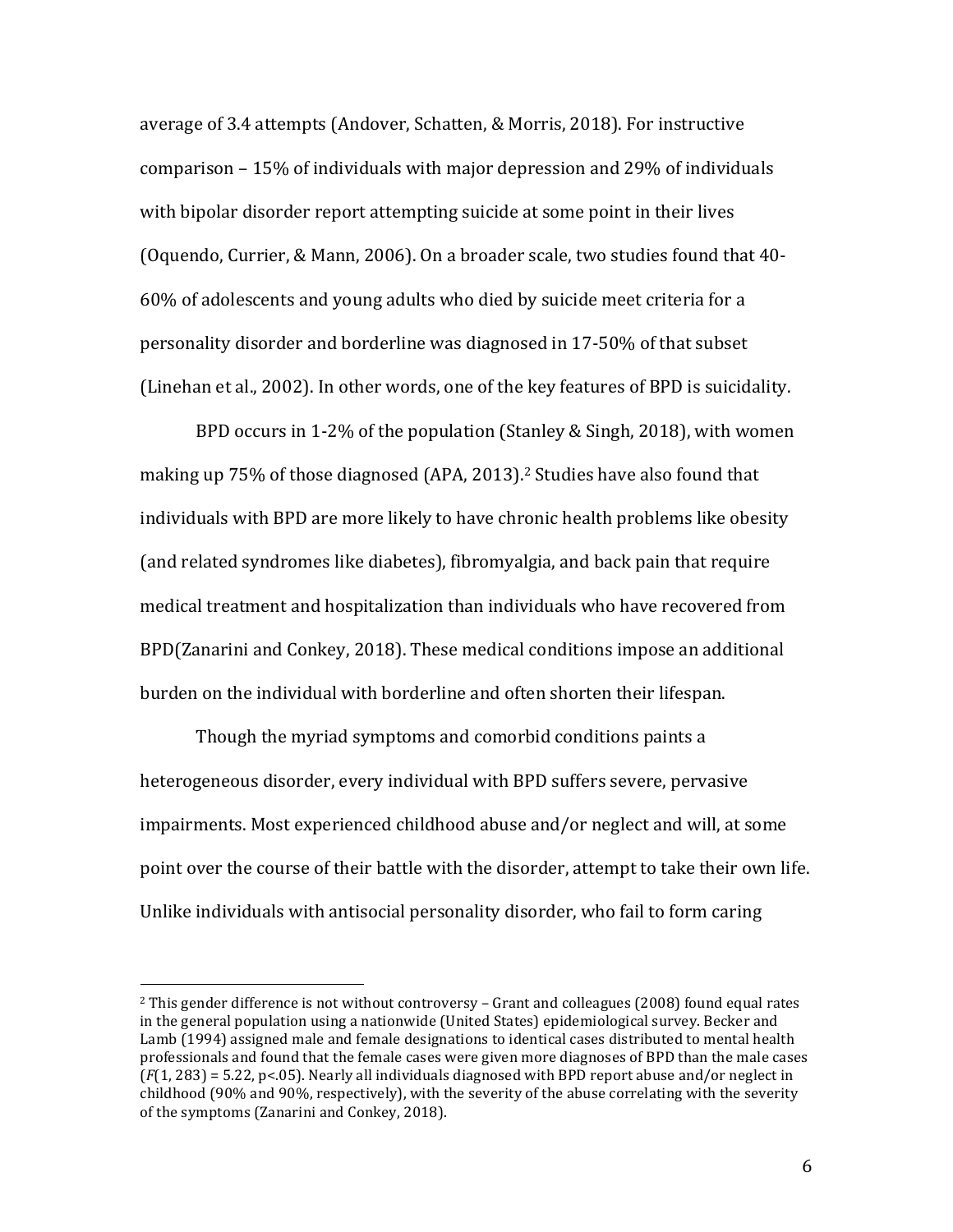attachments due to emotional disinterest, those with BPD long for emotional intimacy while simultaneously behaving in ways that discourage such attachments.

This dichotomy results from the medley of symptoms best depicted by clinical case studies. Katz and Cox (2002) give a rich account of 16-year-old "Diane" (name changed for privacy) who was admitted to an inpatient facility for BPD. She was admitted after her third attempted overdose and had a history of frequent selfharm. In this instance she tried to end her life after a fight with her sister. When she arrived she met with a new doctor on a different ward and did not want to work with this psychiatrist. Her conversation with the physician, "f--- you, I want to see Dr. Smith...If that's the case, then I won't talk to anybody, I'm fine now..." (quoted in Katz and Cox, 2002, p. 87), demonstrated dysregulated anger, poor impulse control, and a fear of abandonment. The following day she did not attend the scheduled discharge meeting but stayed in bed crying (fluctuations in mood). Eventually she was convinced to work with the new psychiatrist and stay for treatment. She did try to strangle herself once when her psychiatrist was gone for two days (fear of abandonment, emotion dysregulation) but overall had an effective treatment experience.

We can infer that Diane's emotional dysregulation, mood fluctuations, and fear of abandonment cause relational difficulties outside of the clinic. This is further supported by the cause of her admission: a fight with her sister that led to a suicide attempt. While she faced circumstances that left her feeling emotionally vulnerable inside the facility, she also interacted with individuals who were skilled at interpersonal interactions. In other words: Diane's symptom presentation likely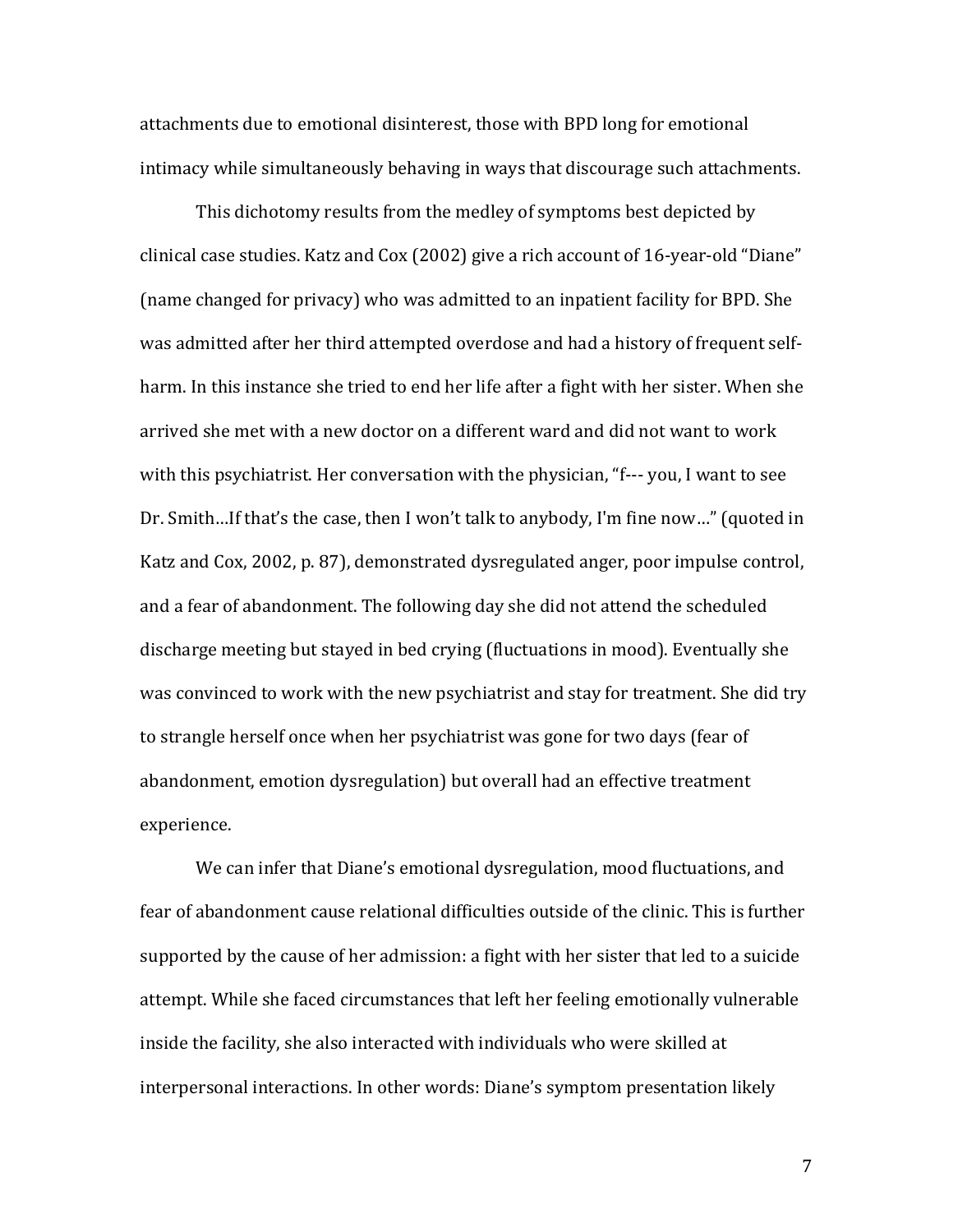mirrors how she behaves at home. Suicidal and self-harming behaviors also tend to interfere with moral functioning.

Case studies give us an idea of moral functioning in BPD but do not paint the full picture. While some disorders like psychopathy (a subset of antisocial personality disorder) seem downright amoral with symptoms like "callous/lack of empathy" and "lack of remorse or guilt" (Hare et al, 1990, p. 339), the moral implications of BPD are not obvious. The moral consequences of BPD often extend beyond interpersonal impotence and the downstream effects of suicidality and selfharm.

Individuals with BPD are more likely to violate interpersonal and community moral standards. Interpersonally, mothers with BPD are more likely to display unhealthy to emotionally abusive parenting styles, shifting from being overinvolved and demanding one day to distant and disinterested the next (Stepp et al., 2011). Dutton (2006) found that men who abuse their wives often have BPD traits or met criteria for BPD.<sup>3</sup> These men oscillate between "the love of my life" and "I hate that b----" and demonstrate an intense fear of abandonment. One man was at office party with his wife and could not find her for a few minutes. When he found her, he insisted that they leave the party. Later that night he pulled out of the bed and beat her unconscious, breaking her nose, two teeth and bruising her ribs. When asked why he attacked her, he said that he thought she disappeared at the party to

<sup>&</sup>lt;sup>3</sup> This result is surprising given that we might be inclined to think abusers would be more likely to have antisocial or narcissistic personality disorder but Dutton's thorough research consistently finds that BPD is the most common among this group.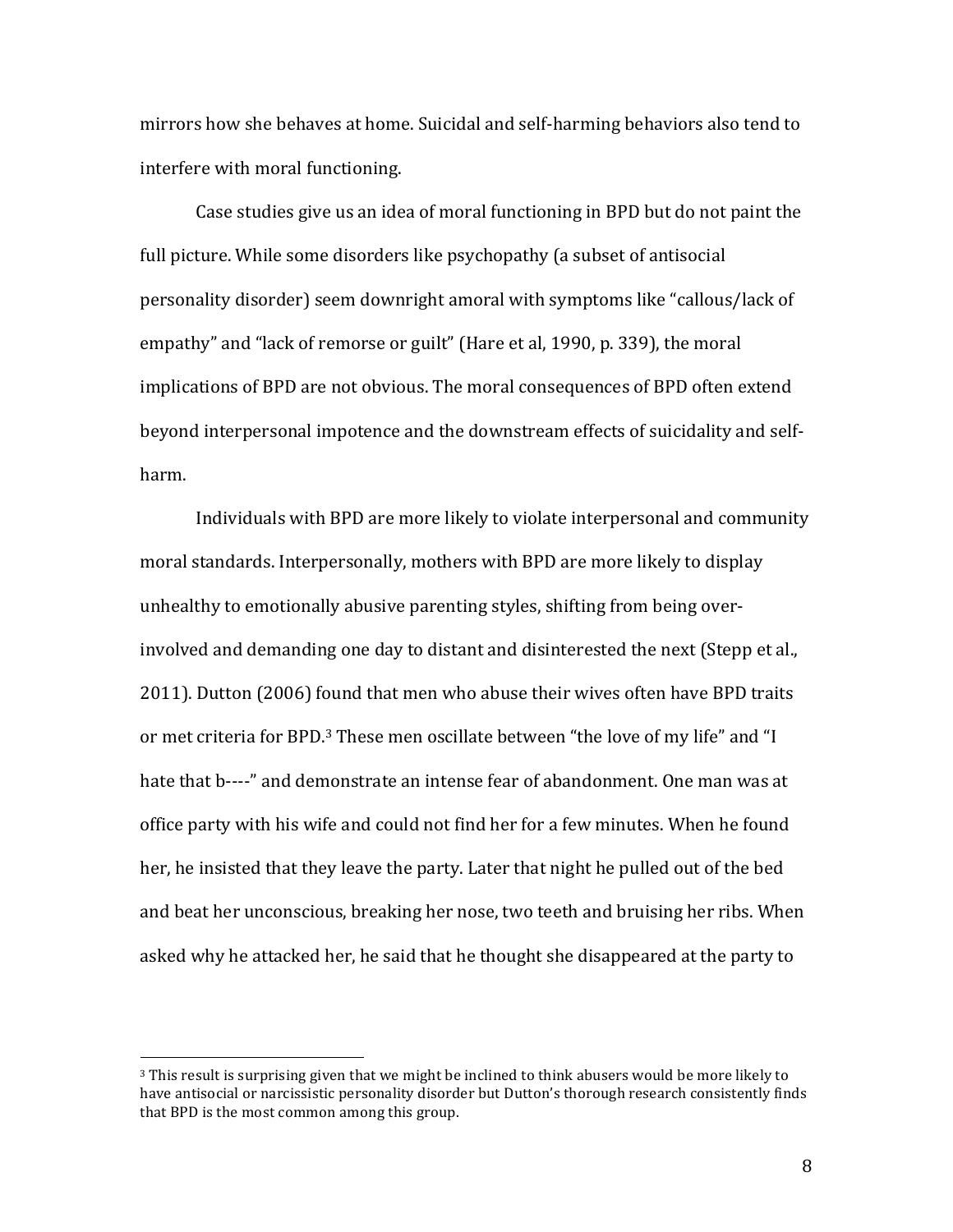have sex with another man (she was socializing outside with female coworkers) (Dutton, 1995).

In the community, individuals with BPD are more likely to engage in reckless driving behaviors, receiving more moving and nonmoving violations than individuals without BPD (Sansone, Lam, and Wiederman, 2010). Many of these offenses result in time behind bars. Sansone and Sansone (2009) argue that BPD is overrepresented in prison populations. One study found that nearly 30% of a random sampling of individuals in one facility met clinical criteria for the disorder, compared to 1-2% of the general adult population (Black et al., 2007<sup>4</sup>; Stanley & Singh, 2018). These individuals were serving time for offenses such as "drug" manufacturing/delivery," "assault/abuse," "burglary," and "DUI/driving while barred" (Black et al., 2007, p. 401).<sup>5</sup>

# **Recovery and Moral Functioning**

!!!!!!!!!!!!!!!!!!!!!!!!!!!!!!!!!!!!!!!!!!!!!!!!!!!!!!!

Recall from the introduction that Dr. Marsha Linehan, a leading scholar and clinician in BPD research, was hospitalized with borderline personality disorder as an adolescent and young adult. After failed treatments and suicide attempts, Dr. Linehan was able to manage her symptoms, earn a PhD, and create an empirically supported treatment program. Of course not every BPD success story need be as monumental as Linehan's – individuals who survive the disorder might enter healthy relationships, pursue meaningful careers, or simply feel their lives are

<sup>&</sup>lt;sup>4</sup> It is also worth noting that the most common disorder in Black and colleague's (2007) prison sample was substance use disorder, affecting approximately 95% of individuals with BPD and 91% of individuals who did not meet criteria for BPD.

 $5$  Of the individuals diagnosed with BPD, 38.5% were imprisoned for "drug manufacturing/delivery," 24% for "assault/abuse," 12.3% for "burglary," and 7.7% for "DUI/driving while barred" (Black et al., 2007, p. 401).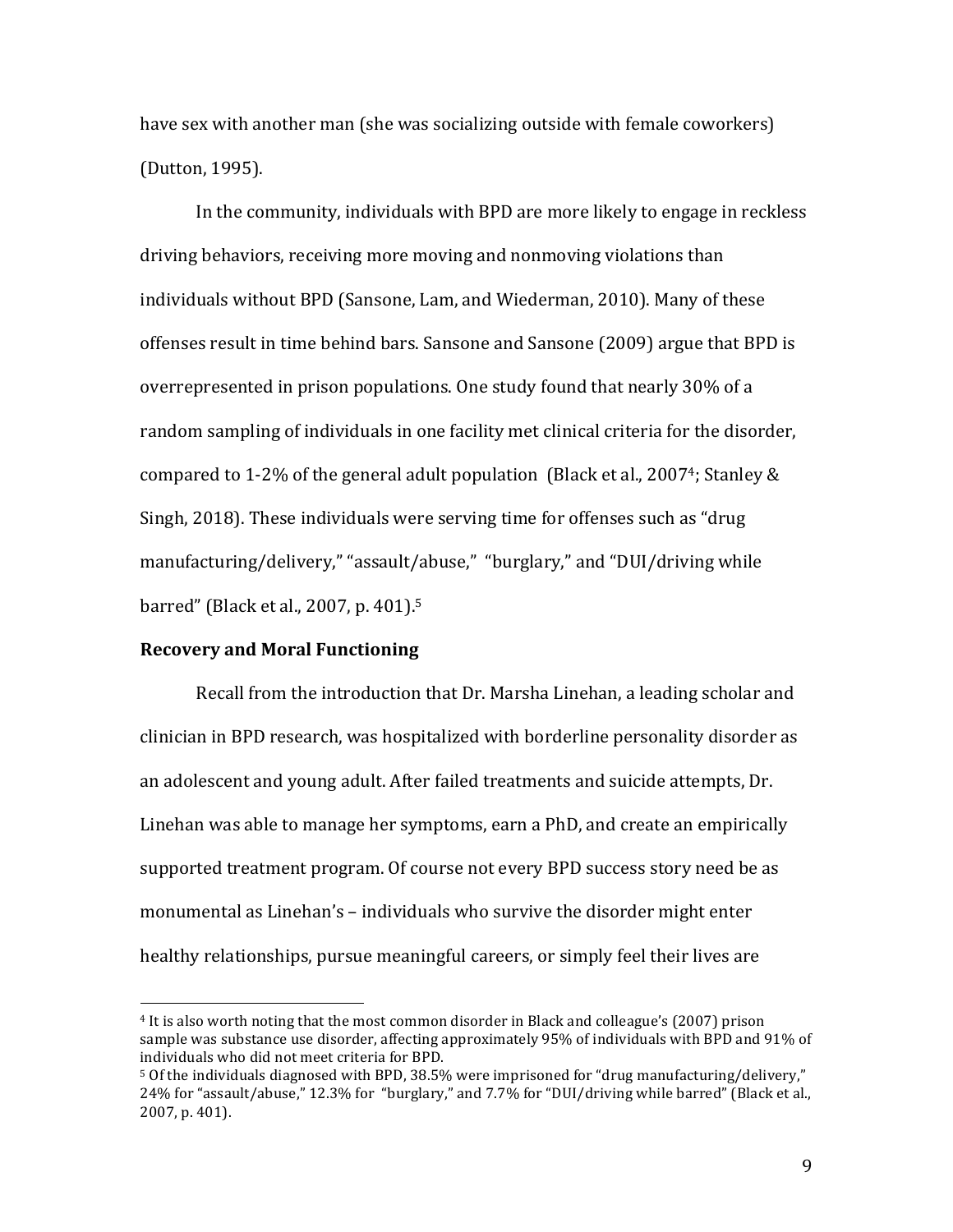worth living – and this is more than enough. Recall that these individuals do experience substantial symptom recurrence but are able to manage via medication, therapy, and coping strategies. They are still predisposed to heightened emotional responses, for example, but are able to catch these feelings before they translate into impulsive actions. Despite the effort it takes to manage the residual symptoms, individuals like Linehan act morally: they stand up to injustice, they donate to charity, they fulfill their duties to their communities, etc.

Let's examine a fictional example: an individual who has recovered from BPD, "Omar," and a typical moral agent, "Juan," both feel the temptation to rear-end the car in front of them when they are cut off in traffic but the temptation is intensified for Omar by his predisposition towards anger (residual BPD symptom). Both Omar and Juan keep their calm and drive a safe distance, resisting the immoral action. The resulting action is the same but it seems that Omar did more to act morally. Juan felt a moderate degree of anger at the driver for cutting him off. Juan easily overcame this moderate degree of anger in order to drive safely and act morally. Omar, on the other hand, is predisposed to feel disproportionate anger due to borderline personality disorder. When he is cut off in traffic he feels a strong sense of anger boiling in his chest. Fortunately he has learned to manage his symptoms and through deep breathing, calm self-talk, and other strategies he manages to overcome his anger and drive safely.

Omar spent years developing these coping and emotion regulation strategies. He expended tremendous effort *before* this moment in order to manage his anger *in this moment*. Furthermore, Omar expended more effort in the moment due to his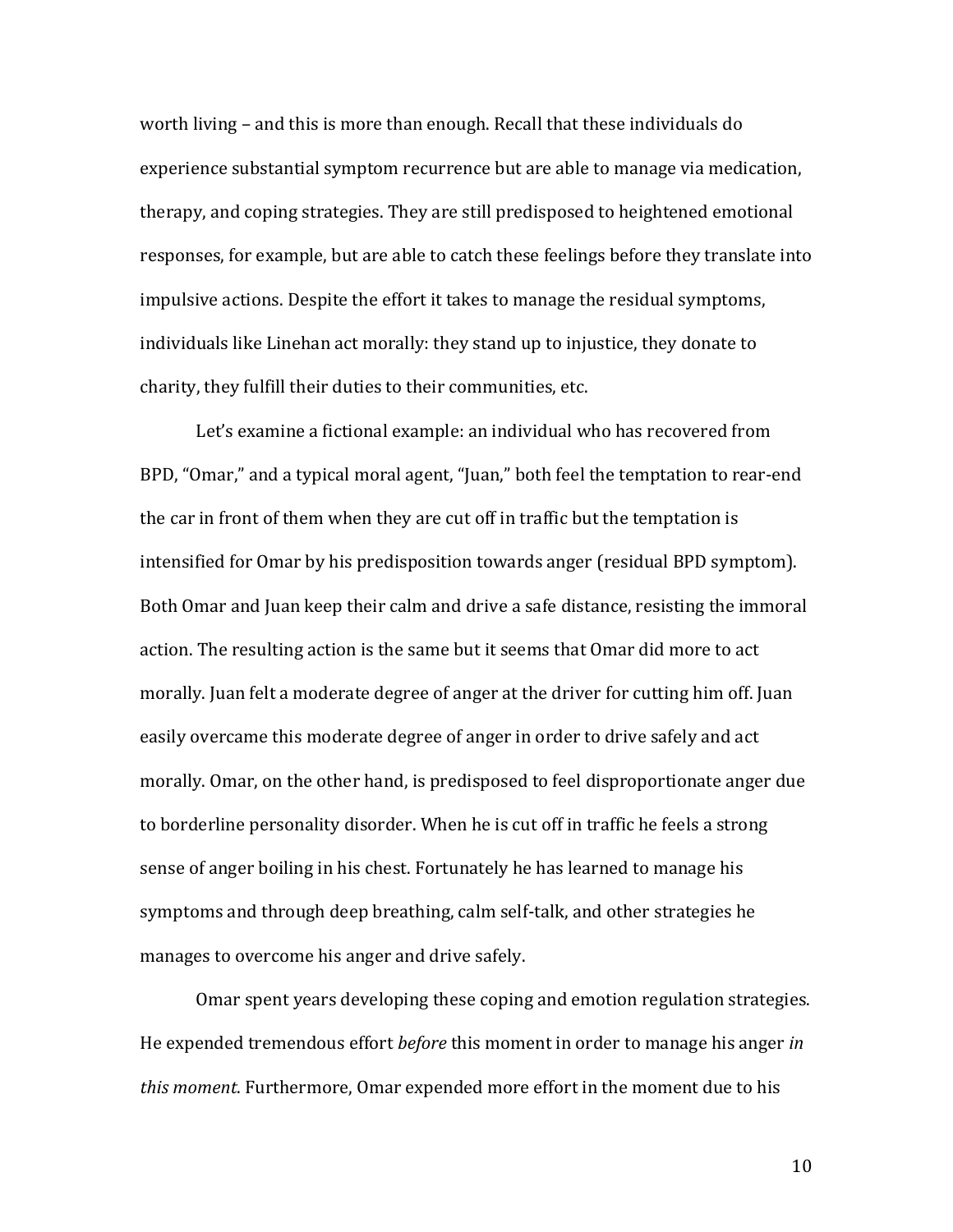predisposition towards anger. His extra effort in the moment and long-term mean that Omar does much more than the typical moral agent to produce the same moral behavior. It seems both inadequate and inaccurate to say that Omar and Juan should receive the same amount of praise.

We might compare this to climbing Mount Everest. Approximately 150 people have reached the top of Everest but only one man, Erik Weihenmayer, has summited the mountain while completely visually impaired (Angley, 2016). There is something admirable about anyone climbing to the top of Everest – navigating the multi-day journey, scaling the compacted ice near the top, and surviving the thin air at the infamous 26,000+ feet "death zone" – but there is something *especially* admirable about doing it all without sight.<sup>6</sup> Similarly, it is praiseworthy for an agent to act morally but it is especially praiseworthy for someone who has recovered from BPD to act morally. Just as it requires more effort for someone without sight to climb a mountain, it requires more effort for someone who has recovered from BPD to act morally. Individuals recovering from BPD face obstacles at each turn when attempting to act morally. Their residual symptoms make it more difficult to get out of bed (the base of the mountain), manage complicated interpersonal interactions (working with teammates), regulate emotions (navigate ice climbing), etc.

While it took more effort for Omar to regulate his anger while driving and more effort for Weihenmayer while climbing Everest, these men also worked harder to prepare for these events. When discussing effort we find praiseworthy it is helpful to distinguish between two types of effort: developmental and momentary.

!!!!!!!!!!!!!!!!!!!!!!!!!!!!!!!!!!!!!!!!!!!!!!!!!!!!!!!

 $6$  Nepal has recently banned the severely visually impaired, double amputees, and solo climbers from Everest (Pasha-Robinson, 2017).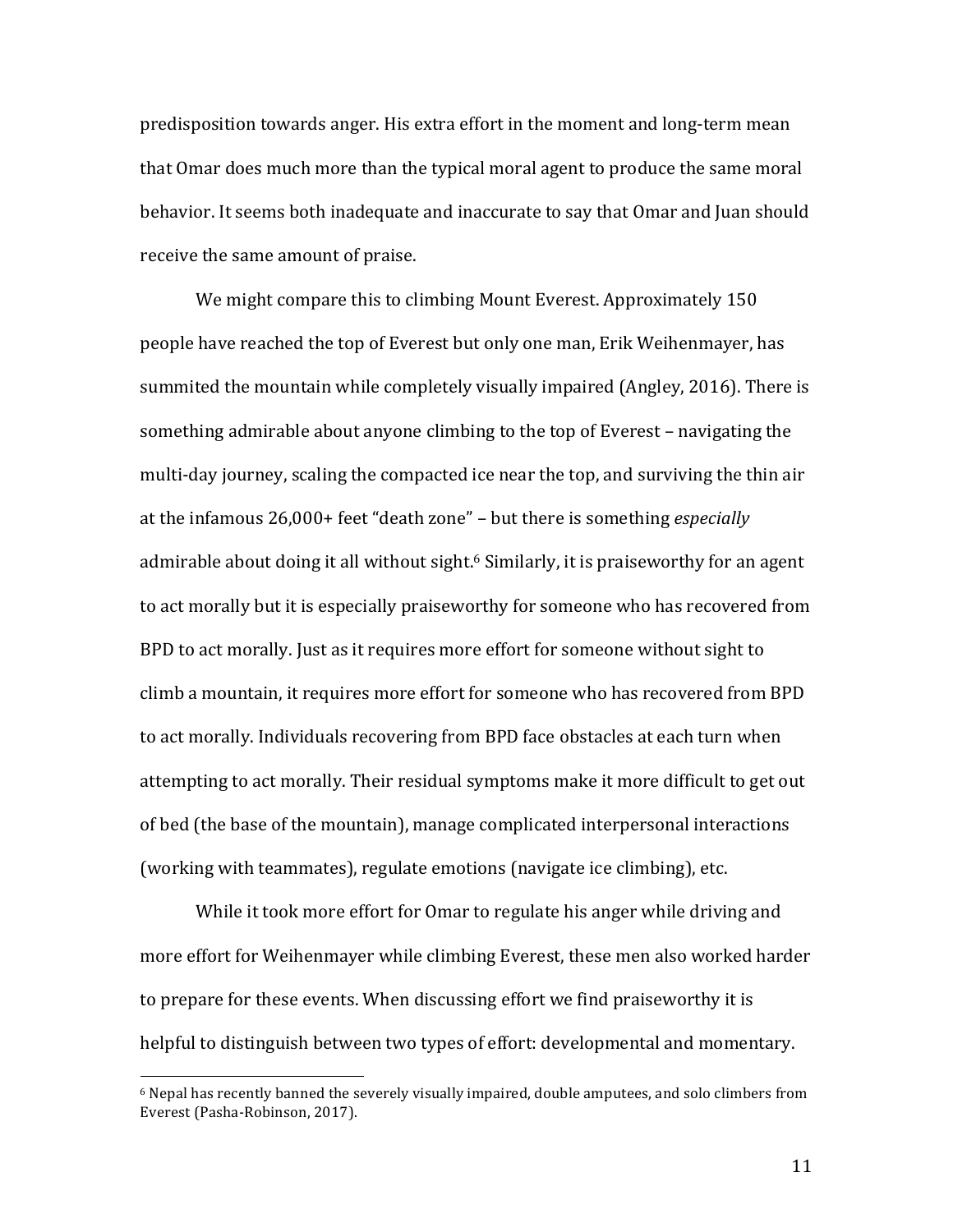In the moral realm, developmental effort involves cultivating virtue or shaping one's psychology in such a way that you will be more disposed to act morally in a given moment. Someone in recovery from BPD (like Omar) can spend years learning how to regulate their emotions and manage difficult interpersonal situations. They may attend weekly groups, participate in ongoing individual therapy, have had experiences with inpatient treatment and/or medications. This effort helps them enter recovery. Once in recovery they must continue to practice these skills in order to behave morally. All of this effort amounts to the developmental effort required for someone in recovery from BPD to behave morally. As I mentioned in the driving example, it is more effortful for someone with borderline to behave morally in the moment. I call this momentary effort. When Omar acts morally on the interstate he is expending more momentary effort that is a result of more developmental effort than Juan in order to produce the same moral action. Omar is more praiseworthy than Juan on both fronts, but is this enough?

### **Moral Superheroes**

Individuals who recover from BPD face sufficient challenges and are praiseworthy enough to warrant a new category: moral superheroes. Moral superheroes possess morally-relevant dispositions that set them apart from other moral agents. Unlike moral exemplars that provide examples to inspire the efforts of typical moral agents (Zagzebski, 2017; Blum, 1994), moral superheroes experience morally-relevant challenges that other moral agents do not face. These differences make it more difficult for the moral superhero to cultivate virtue.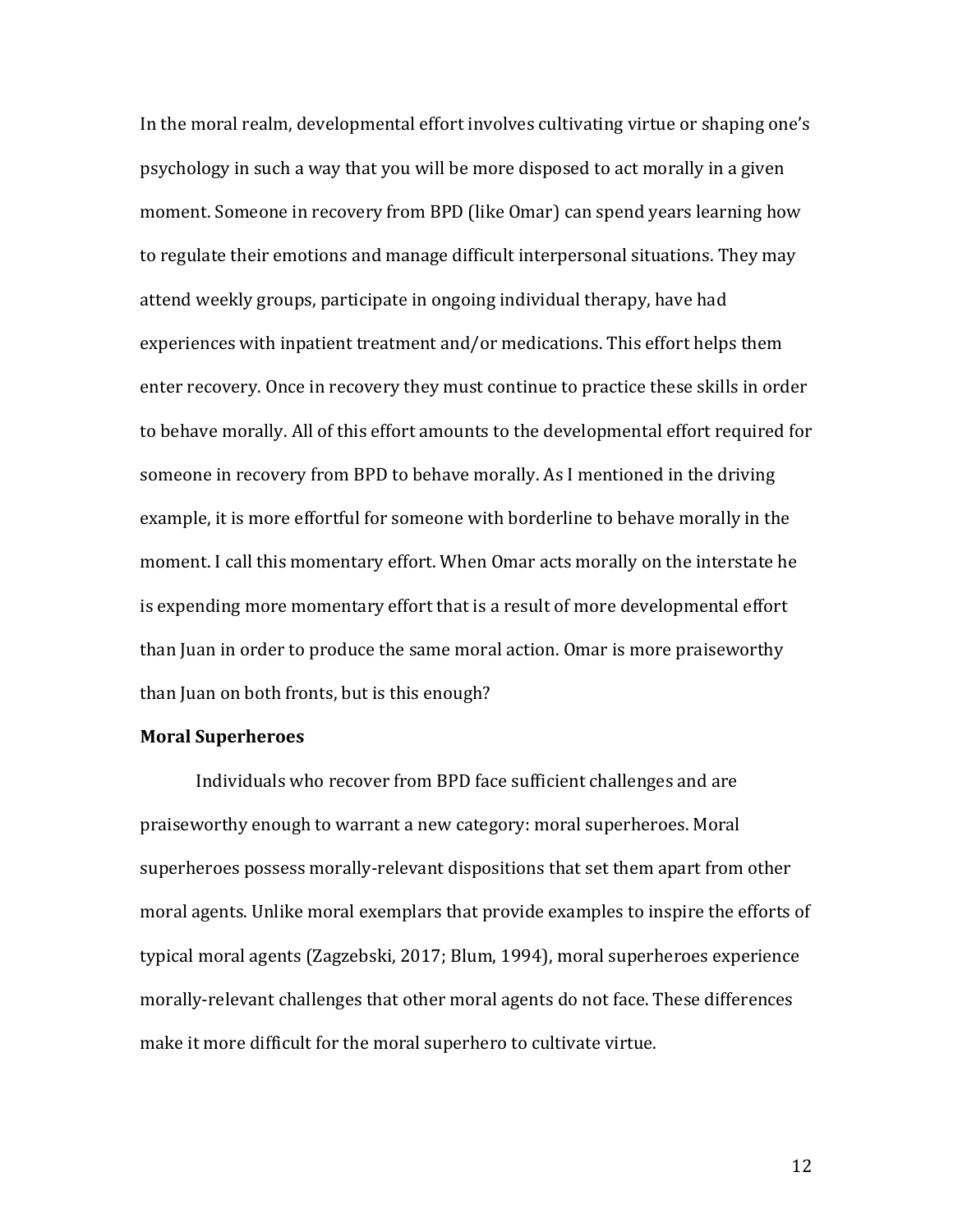Moral superheroes must first learn to live with significant differences in moral faculties then work towards moral excellence (developmental effort) while keeping whatever impulses or misdirection those faculties might generate at bay (momentary effort).<sup>7</sup> In order to be a moral superhero an agent must: (1) possess marked, unchangeable morally-relevant difference(s) in moral faculties; (2) act morally at approximately the same rate or better than other moral agents; and  $(3)$ act morally for the right reasons (whatever the right reasons happen to be, given your normative theory). I include the third criteria to ensure that we do not end up with accidental moral superheroes (e.g. a woman who has morally-relevant differences in her moral faculties who acts morally at the same rate as other agents simply by chance – her behavior is completely random but just so happens to be moral enough to qualify) or supervillains masquerading as moral superheroes (e.g. a man who meets  $(1)$  and  $(2)$  but only acts morally in order gain support for his presidential campaign and ultimately start a nuclear war). $8$ 

It is also important to note that morally relevant differences experienced by a moral superhero are unchangeable. I do not mean that we will never improve our treatment of BPD to the point where the morally relevant differences disappear, only that the current science of treatment supports the idea that residual symptoms remain in even the most vigilant patients. These criteria is meant to exclude individuals who possess morally relevant differences that be eradicated without

 $7$  I envision that these qualities (morally-relevant differences in moral faculties) come from mental illnesses like BPD but there is nothing to stop these qualities coming from elsewhere, assuming that the individual meets the other criteria for being a moral superhero.

 $8$  Some readers may find (3) repetitive. If an individual's action has been deemed moral presumably the reason behind this action was already investigated. This is not the case for every normative theory and (3) imposes a "right reasons" check on normative theories that do not have a "right" reasons" account built in.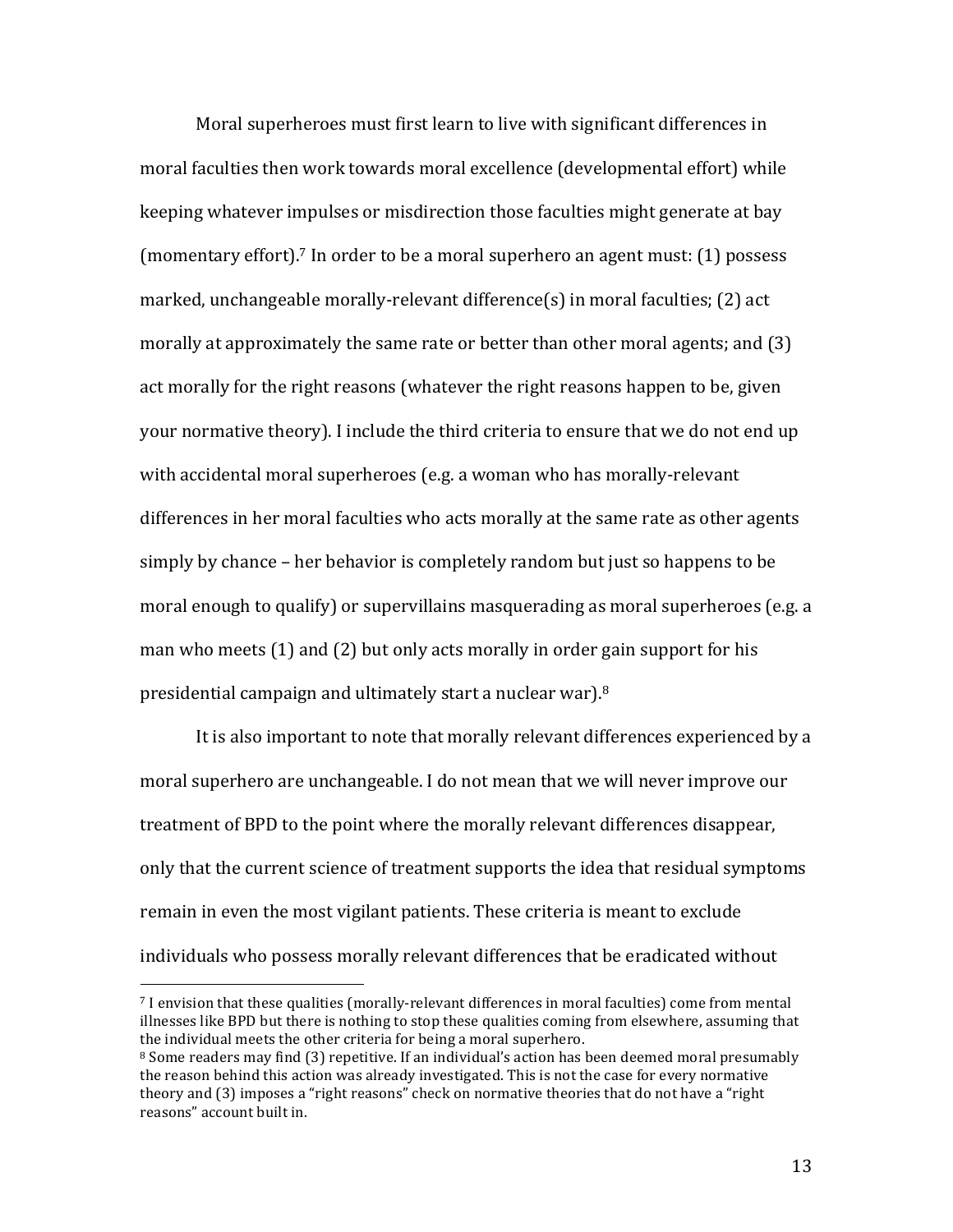concerted effort such as therapy, exposures to additional viewpoints, maturity, etc. I do not consider children (even ones who act morally) moral superheroes. Someone who acts morally while nursing a cold would also not count as a moral superhero because such conditions are cured after a few weeks of rest and rehydration.<sup>9</sup> Moral superheroes, on the contrary, face lifelong challenges. Their symptoms may be better or worse at times but their condition is ongoing – no amount of time or treatment will cure the underlying cause of the morally relevant differences.

In this section I suggested that individuals like Dr. Linehan – individuals who have recovered from borderline personality disorder and lead morally functional lives – are substantial enough to warrant a new category: moral superheroes. Moral superheroes are distinct from moral exemplars in that they have morally-relevant differences that can impair their moral functioning. Unlike moral exemplars tend to act morally more often than the typical moral agent (Zagzebski, 2017), moral superheroes (particularly in the case of BPD) act morally at approximately the same rate as other moral agents but fight an internal battle to overcome morally-relevant impairments. The efforts of moral superheroes may be less visible than most agents but that does not make them any less praiseworthy.

## **Implications for Virtue Ethics**

!!!!!!!!!!!!!!!!!!!!!!!!!!!!!!!!!!!!!!!!!!!!!!!!!!!!!!!

Individuals who recover from BPD work much harder than typical moral agents to produce the same behavioral outcomes. They expend more effort in the

<sup>&</sup>lt;sup>9</sup> In BPD, many individuals find that emotional symptoms can make social interactions more volatile (impede moral functioning) but often make an individual with BPD more sensitive to the needs of others (enhance moral functioning) (for a review see Dinsdale and Crespi, 2013). In the case of individuals who have recovered from BPD, they are able to manage their symptoms that cause impediments to moral functioning (as well as those that do not) and are thought to maintain the benefits like heightened sensitivity to the needs of others.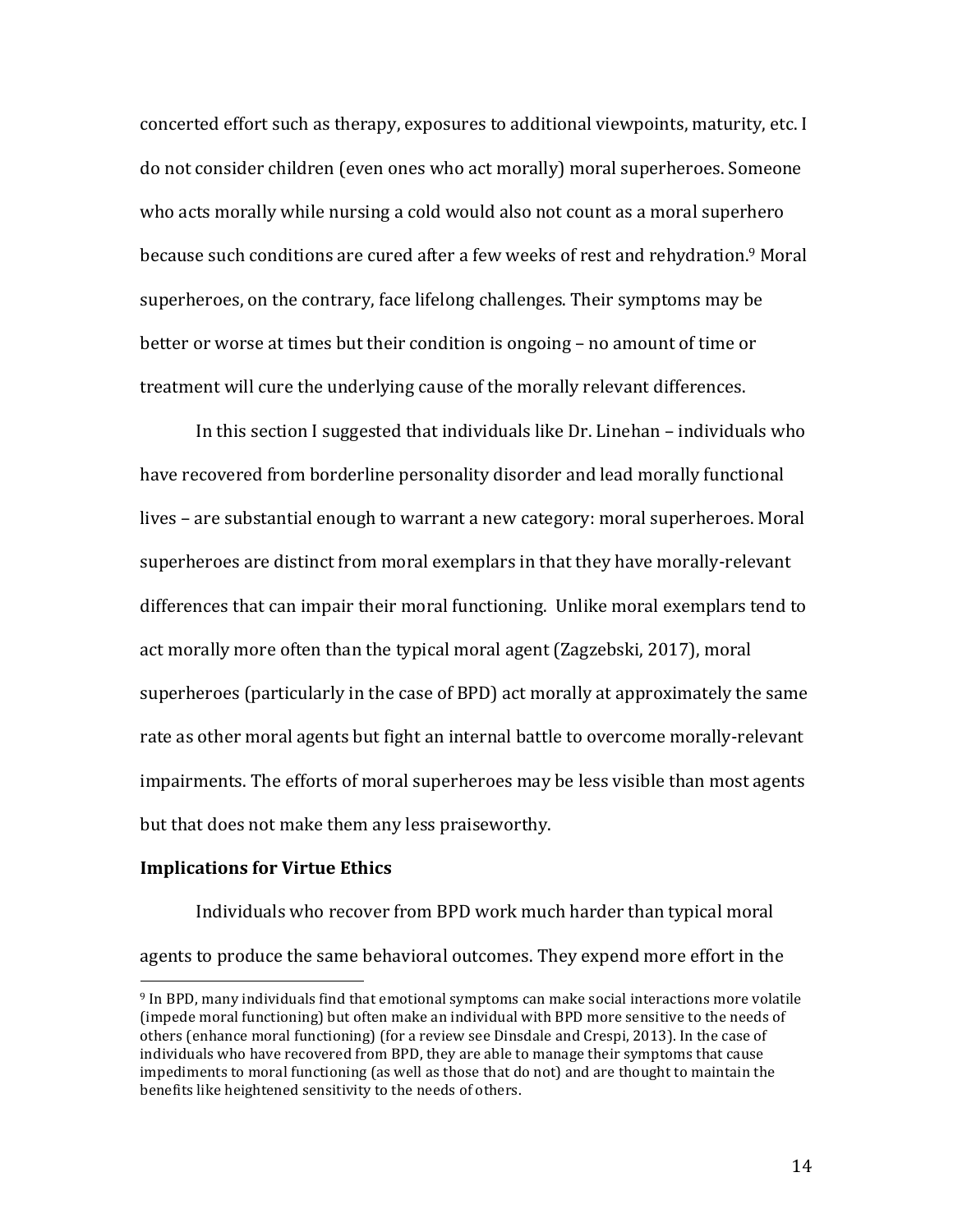moment but also spend years in treatment learning how to manage their symptoms. I have argued that this extra effort warrants the designation of moral superheroes. What are the consequences of identifying this new class of moral agents? As I mentioned in the introduction, the existence of moral superheroes has consequences for discussions of temperance and continence in virtue ethics. Aristotle discusses continence, incontinence, and temperance at length in Book VII of the *Ethics*, and argues that while it is admirable that the continent person is tempted by immoral pursuits but overcomes the temptation, the temperate person is not tempted by immoral actions (1151b35-1152a2). In the contemporary tradition, McDowell (1978) argues that the virtuous person is not tempted by immoral action; these options are "silenced" and the virtuous person acts morally without any second thoughts (p.  $28$ ).<sup>10</sup>

#### **Aristotelian)Temperance)and)Silencing**

!!!!!!!!!!!!!!!!!!!!!!!!!!!!!!!!!!!!!!!!!!!!!!!!!!!!!!!

Aristotle argues that while continence is "good and praiseworthy" (1145b8), only temperance counts as virtuous. He states that while the continent person is tempted by (but does not act upon) "base" desires, the temperate person is completely free from such desires (1146a12; 1152a1-2; cf. Roberts, 1989). We become temperate through habituation and by cultivating our desires such that they align with what is moral and rational.

John McDowell (1978) provides an account of temperance in which all nonvirtuous considerations are "silenced" in the mind of a virtuous person (p. 26). The virtuous person perceives the situation differently than the continent person and

 $10$  Some may note that Kantian ethics could weigh in on this issue as well. In this essay I have chosen to focus on Aristotle and will take up discussions of Kant elsewhere.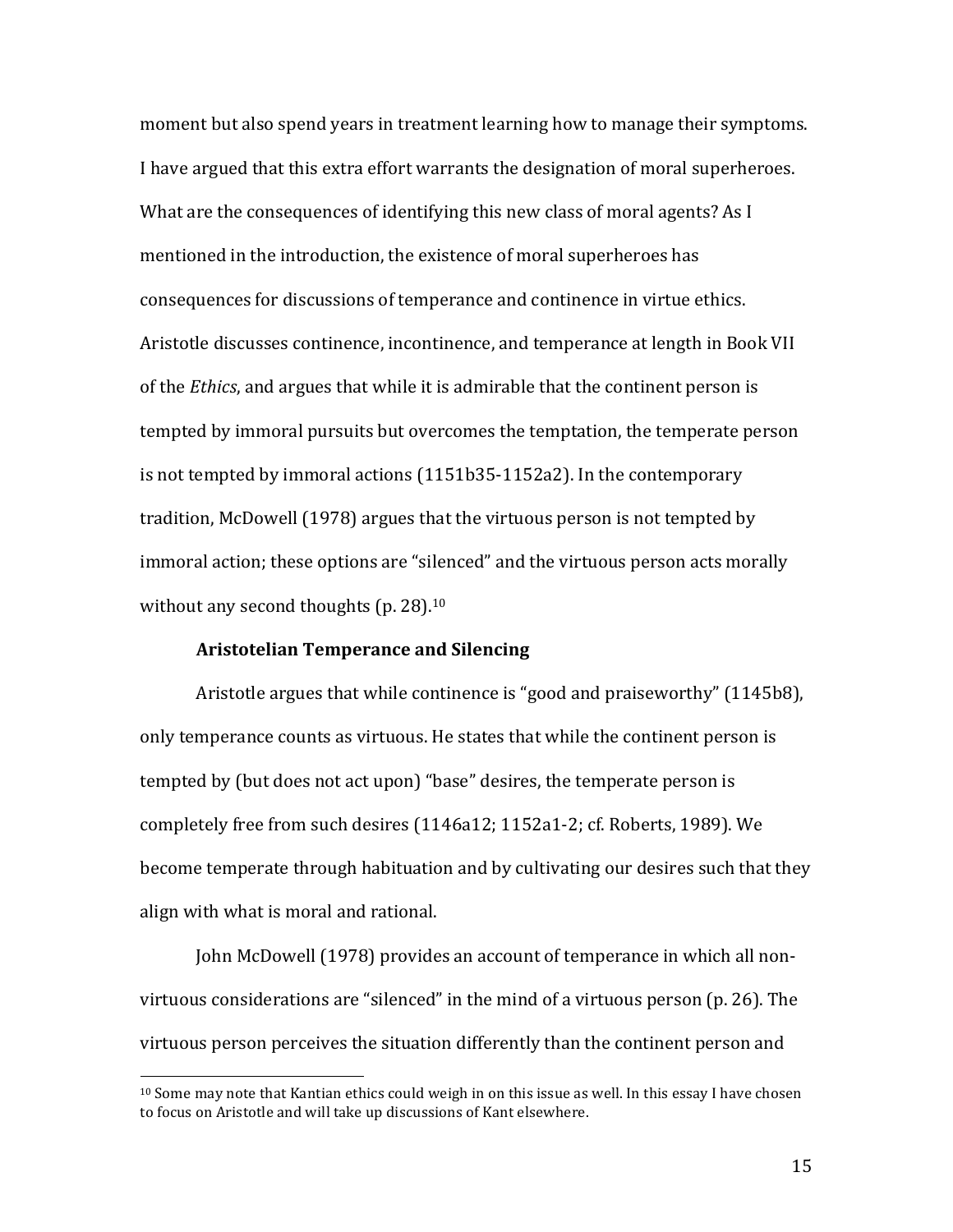does not consider "reasons for acting otherwise" (McDowell, 1979, p. 26). While the continent person may see danger and be unsettled by fear or the deceived hope that someone else will save the drowning child, the virtuous person will be clear-headed in her decision to jump in the water. The continent person may ultimately decide to do the virtuous action (she may even do it as quickly as the virtuous person) but she is nonetheless affected by non-virtuous considerations and cannot be considered temperate. The mind of the virtuous person, on other hand, is set solely on the virtuous task in front of her. She perceives the relevant dangers differently: she takes appropriate precautions before diving into the water (e.g. brings a spare flotation device, knows she is a good swimmer) because proper preparation is key to bravery as well (McDowell, 1979; *Nicomachean Ethics* 1117a9-25).<sup>11</sup> She does not experience feelings of fear or temptations to act otherwise.

The silencing account of temperance is a tall order.<sup>12</sup> Not only must we act as morality demands without being truly tempted by non-virtuous considerations, we cannot even *think* about these considerations when virtue calls. We must perceive, think, and act morally in order to be virtuous. Let's say that I am excited about attending my best friend's wedding. Just as I am about to leave my partner cries out in pain, clutching their side. My partner is experiencing a sharp, agonizing pain in their right side. It is clear that they need immediate medical attention. I do not

 $11$  To jump into the waters too quickly and without proper considerations would be brash rather than brave, the opposite extreme of cowardice on Aristotle's view of courage as a virtue of the mean. The well-prepared person who does not act is not courageous either.

 $12$  McDowell grants that the virtuous individual will be tempted by non-virtuous considerations outside of morally-demanding situations: "In the absence of a requirement, the prospective enjoyment would constitute a reason for going ahead" (1978, p. 27). In a non-moral context the virtuous person could relax on the beach instead of diving into treacherous waters, enjoy a fancy dinner rather than rush into a burning building, or accelerate 0-100 on a controlled racing experience track with proper safety gear.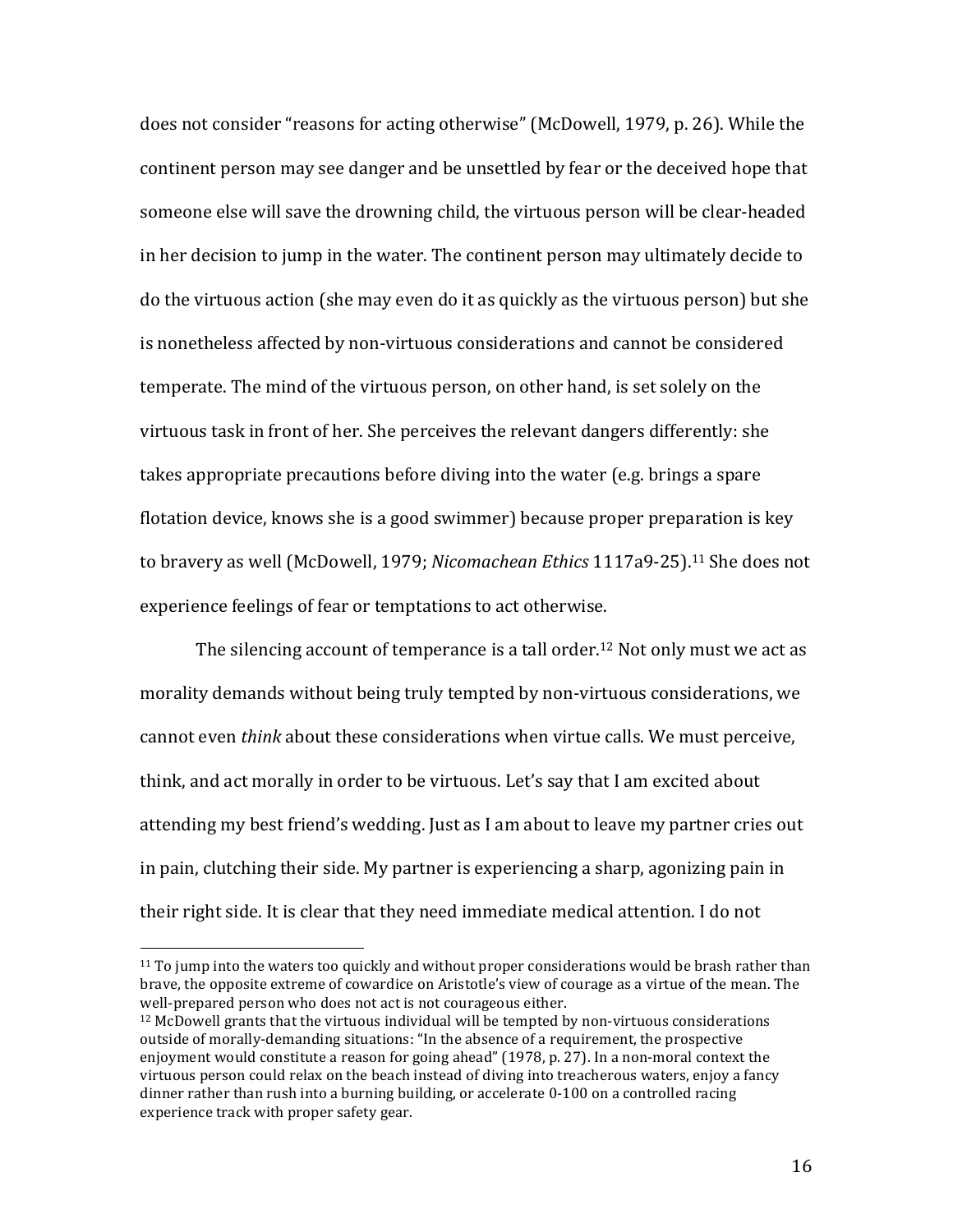hesitate – I drive my partner to the nearest medical facility and accompany them throughout their care. Most of my mind is consumed by worry and fear for my partner's well-being as well as practical concerns such as choosing the right facility and managing insurance. There was, however, a flicker of sadness the moment I realized we would not be attending the wedding. I might even have moments once my partner is under stable care where I think longingly of the ceremony and the speech I had planned for the reception. This is not to say that I regret taking care of my partner, only that the wedding is not completely removed from my mind. I recognize that morality (in conjunction with the demands of my relationship and love for my partner<sup>13</sup>) demands that I forgo the wedding to take care of my ailing partner and I act accordingly. On the silencing view, my action was not virtuous because I still had thoughts of the wedding: my sacrifice was not complete. My continence (I took care of my partner despite thoughts of the wedding) is praiseworthy but falls short of virtue. If I managed to remove all thoughts of the wedding from my mind as soon as I realized my partner was seriously ill I would be more praiseworthy and likely considered virtuous on the silencing view. Although the silencing view sets a high bar for virtue we can see the intuitive appeal in this example: imagine my partner found out that I was having fleeting thoughts of the wedding while they were in agonizing pain. They would still be grateful that I came to their aid but my longing (however brief) to be elsewhere does seem to detract from the moral worth of my actions.

<sup>&</sup>lt;sup>13</sup> See Railton (1984), "Alienation, Consequentialism, and the Demands of Morality."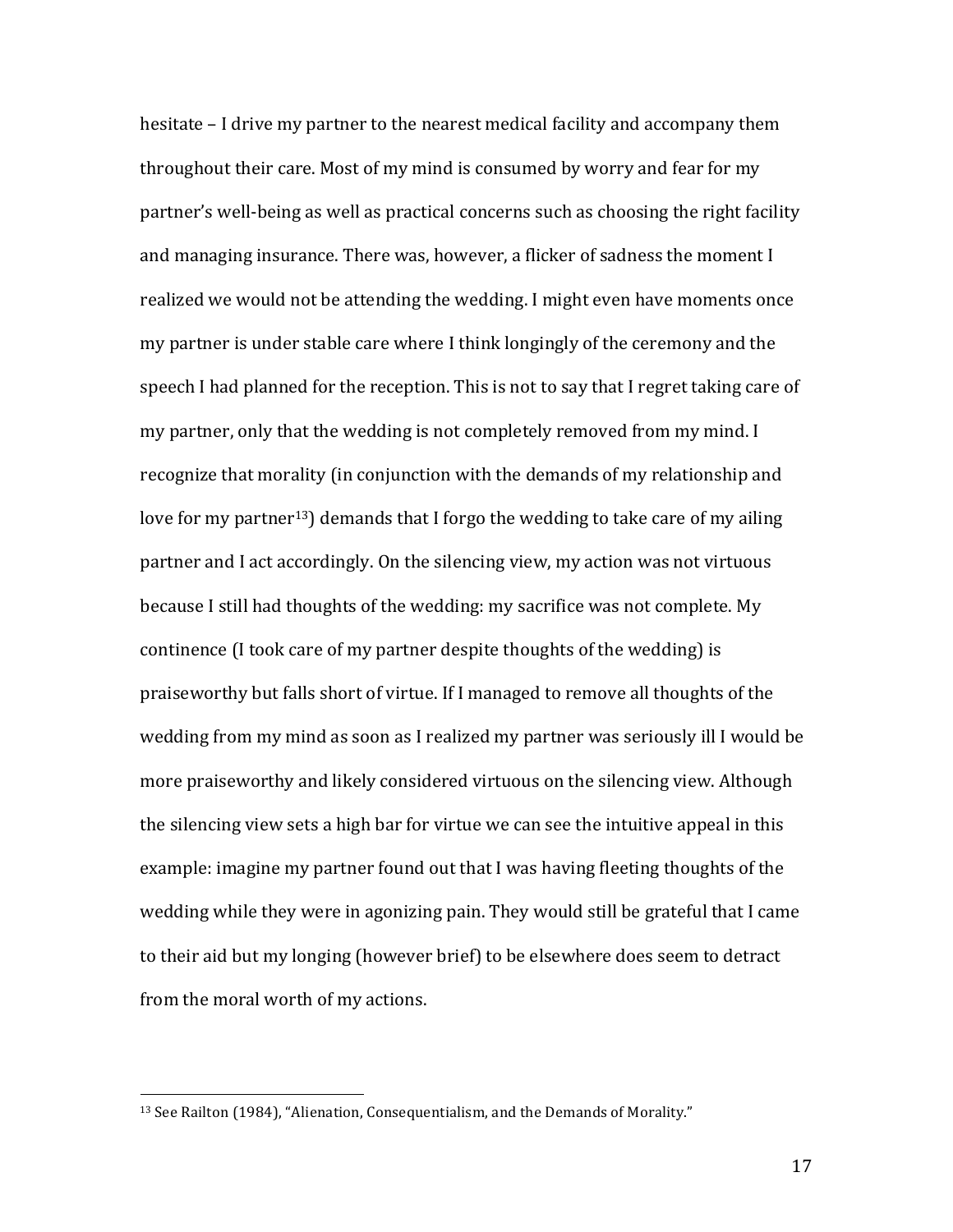The silencing view also implies that the temperate person must have their mental faculties in order: they (unconsciously) regulate their emotions in stressful situations, they overcame their fears, and they are interpersonally effective. The virtuous person cannot have ongoing symptoms of mental illness. Connecting the silencing view with BPD and the discussion in the previous section, moral superheroes are continent but not virtuous. Moral superheroes override temptations to act morally and this is the best they can do. They cannot fully extinguish their impulses; rather, they expend additional effort daily to overcome temptation and act morally. The moral agent who has never experienced BPD and acts without inclination to do otherwise expends less effort but is considered more praiseworthy than the moral superhero on the silencing view. Moreover, the moral agent whose inclinations to act contrary to the demands of morality are silenced can be considered virtuous on the silencing view while the moral superhero (who, again, expends more effort for the same moral behavior) cannot.

Perhaps my interpretations of Aristotle and the requirements of silencing have been too limited. We might adopt a more generous understanding of what is required to act with Aristotelian virtue: virtuous actors do not need to fully silence competing inclinations, they just cannot take them seriously. I can have brief, wistful moments where I think about my best friend's wedding while attending to the needs of my ailing partner as long as I do not seriously entertain the option of leaving the hospital. I am sad about the wedding but the decision does not weigh on me or cause me intrapersonal turmoil and this is what separates me from the merely continent agent. This interpretation of Aristotle allows agents to encounter non-moral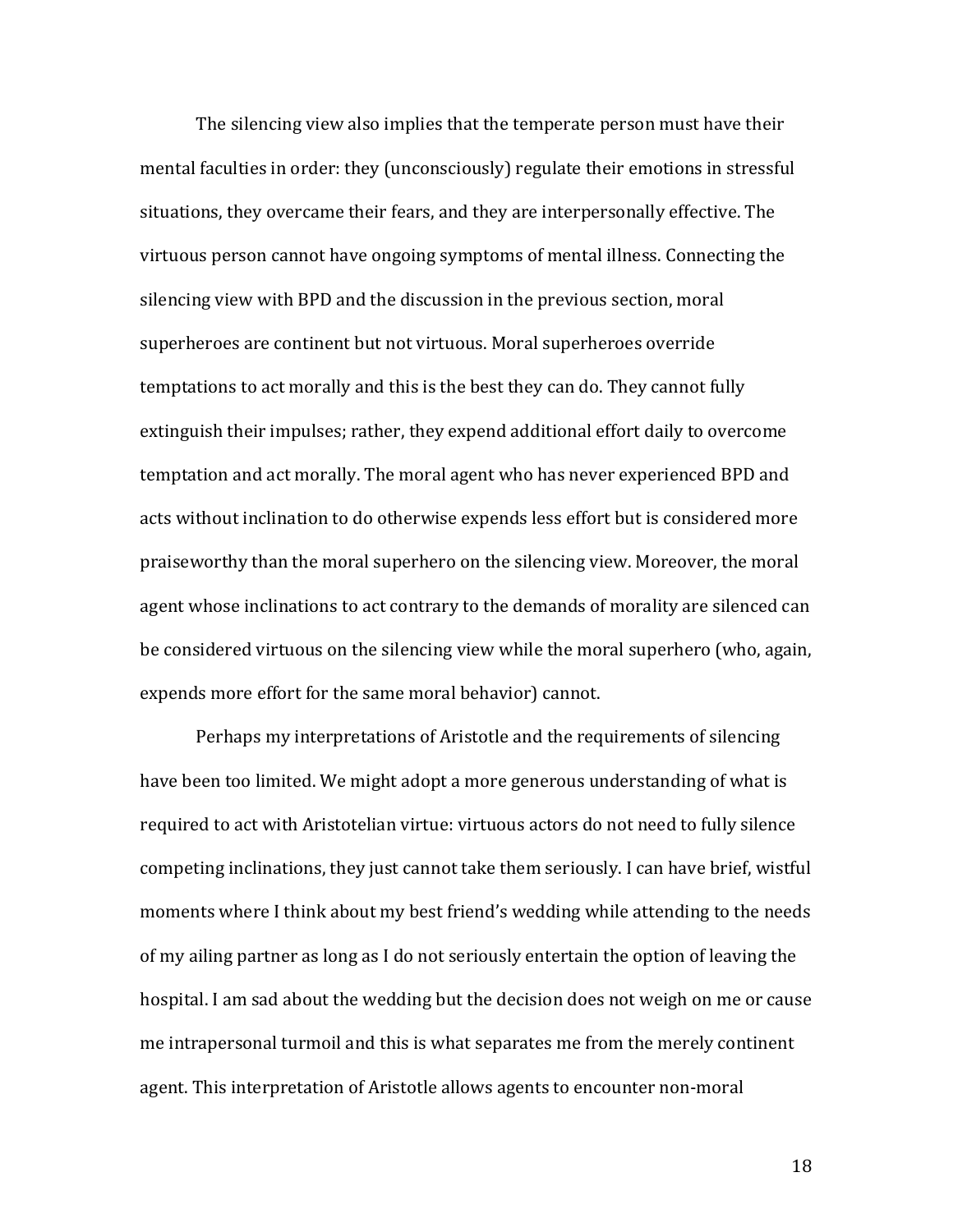considerations while also maintaining a sense of internal harmony while acting virtuously.

Unfortunately moral superheroes are still not virtuous on this interpretation of Aristotelian virtue. The non-moral considerations encountered by moral superheroes are stronger than fleeting thoughts that can be dismissed with minimal effort by most virtuous agents. Moral superheroes, particularly, individuals in recovery from BPD, experience certain non-moral considerations as compelling alternatives to moral action. In the wedding case, the thought of leaving my partner alone at the hospital does not actually cross my mind – I am merely momentarily saddened at missing this important event. In the driving case, the thought of rearending the car that cut him off does cross Omar's mind and presents as an actionable alternative to regulating his anger and driving calmly (acting morally). Omar consistently rejects the former in favor of the latter but we can see how in the case of moral superheroes, competing inclinations offer a genuine challenge to moral action. It is not accurate to say that moral superheroes experience internal conflict when acting morally – Omar does not waffle between aggression and safe driving – but it is also inaccurate to suggest that the discordant impulses that arise from conditions like BPD can constitute Aristotelian intrapersonal harmony. Even with a more generous understanding of silencing and Aristotelian virtue theory it seems that moral superheroes still fail to be virtuous.

Proponents of Aristotelian virtue might respond by saying that moral superheroes are particularly praiseworthy continent individuals since they are tempted by especially strong desires. Support for this claim can be found in the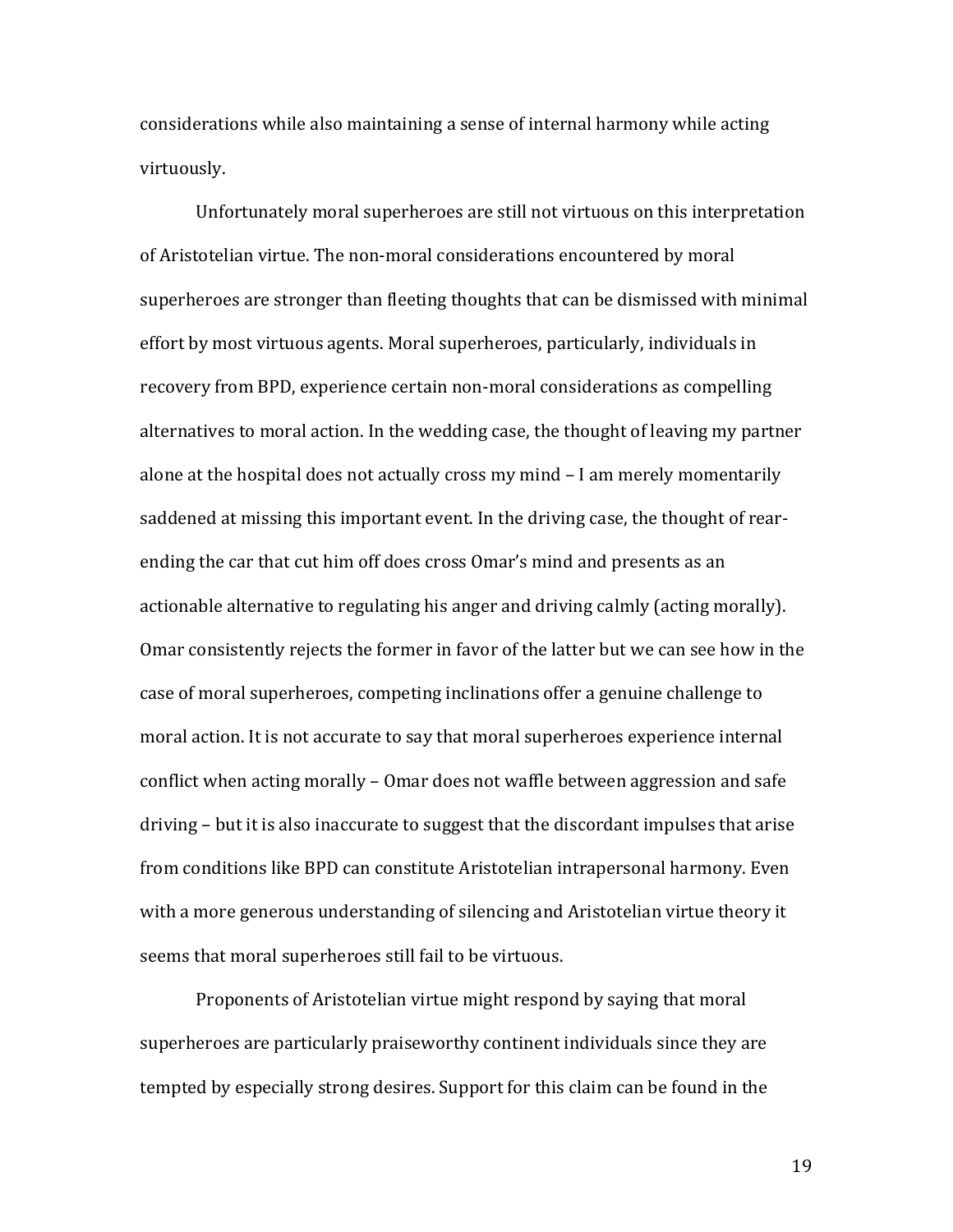*Ethics*: "If...the appetites are weak and not base, continence is nothing impressive"  $(1146a15-16)$ . If Omar resists a fleeting desire to change the channel from one baseball game to another when watching television with Juan, no one would find his continence praiseworthy. If, on the other hand, Omar resists the strong impulse to physically attack Juan for accidentally totaling his car a second time, then his continence is very praiseworthy. Proponents of the silencing view would maintain, however, that a temperate person is nevertheless more praiseworthy than any continent person, no matter how difficult the temptation the continent person overcomes.

We might see the variations in praiseworthiness amongst continence as supporting the moral superhero theory. On this view, moral superheroes experience more intense temptations than continent individuals without BPD (or other qualifying conditions). The actions of moral superheroes would likely be the most praiseworthy of all continent individuals.

But is this good enough? As I mentioned, may approaches that classify temperance as virtuous typically classify anything below temperance as nonvirtuous, no matter how praiseworthy. Moral superheroes may be the most praiseworthy of all continent individuals but they are not virtuous, according to the silencing view. However, many moral superheroes seem *more virtuous* than the average virtuous person. Take Marsha Linehan: in the moment, she overcomes her fear of crowded spaces each day to drive to work and do research that helps a marginalized population (Carey, 2011). Over time she cultivated the emotional stability to be vulnerable with clients and in group settings, risking her own mood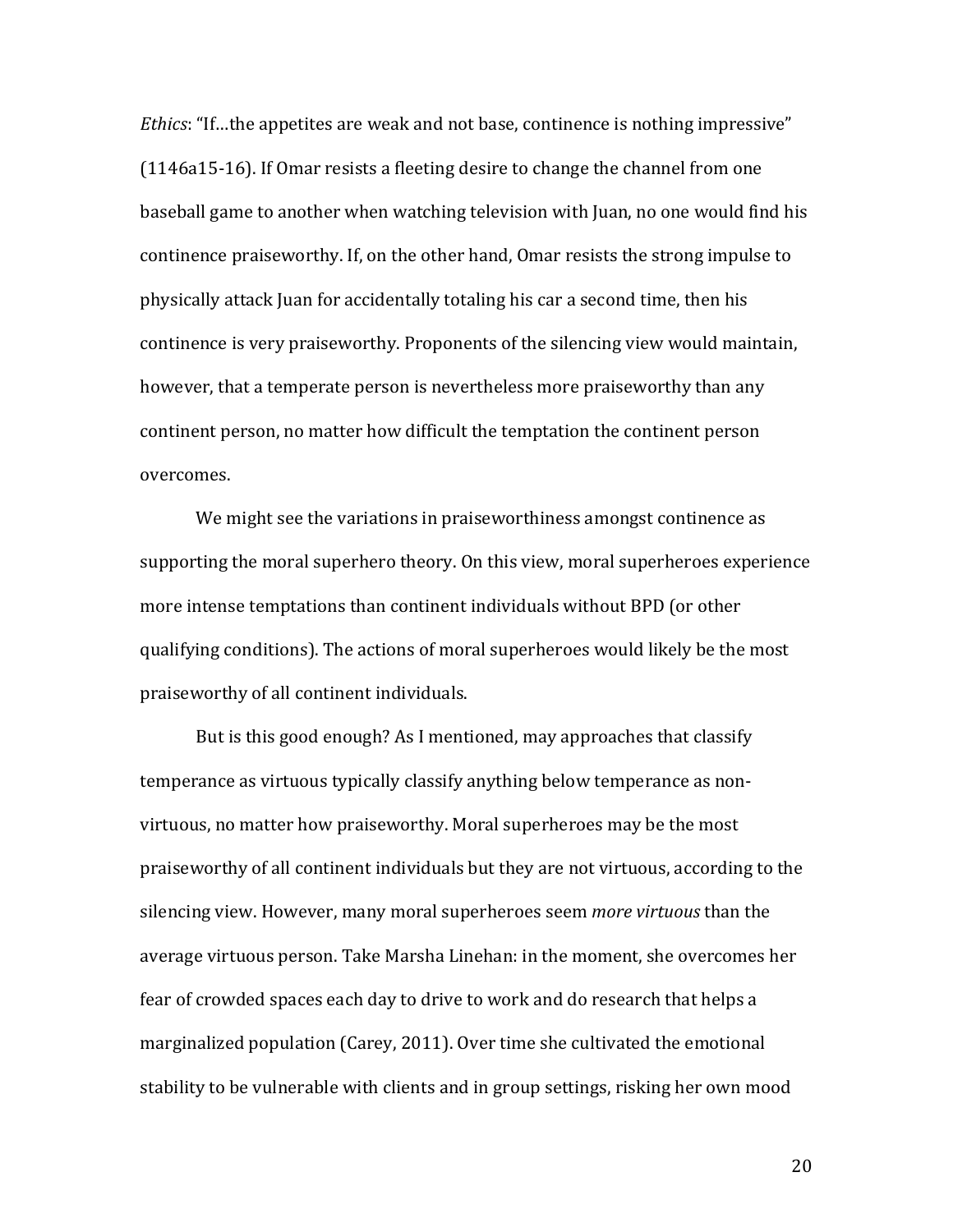fluctuations. She raised a well-adjusted daughter while continuing her career and developing the first empirically validated treatment for BPD. She acted morally while constantly regulating her emotions, actively using mindfulness and other support skills, forcing herself to get out of bed, and so on. On the silencing view (and other views that endorse a similar definition of temperance), however, the extraordinary effort she goes through each day to act morally makes her simultaneously *more* praiseworthy than the average continent agent *and* unable to achieve virtue. It looks like the same factors that make her more praiseworthy also make her unable to achieve virtue. This appearance is puzzling.

Recall that according to the silencing account the virtuous, temperate person does not overcome mental obstacles in the moment in order to act virtuously. She does not consciously regulate her emotions because she did enough regulation in her past that now she feels the right things in the right amount automatically. The virtuous agent became virtuous through practice – she repeatedly acted courageously in daunting situations, she chose over and over again to give generously to those in need, etc. She habituated her emotions, overcame her fears and vulnerabilities, and treated any underlying conditions so that when morality called she could answer without a second thought. Linehan might appear to be working harder but the virtuous person put in the hard work earlier in the process. If Linehan keeps working, one day she can be virtuous.

Unfortunately this is not the case. BPD is a chronic and pervasive condition. Those who recover to become moral superheroes deal with residual, sub-clinical symptoms that affect their daily functioning. Individuals like Linehan go through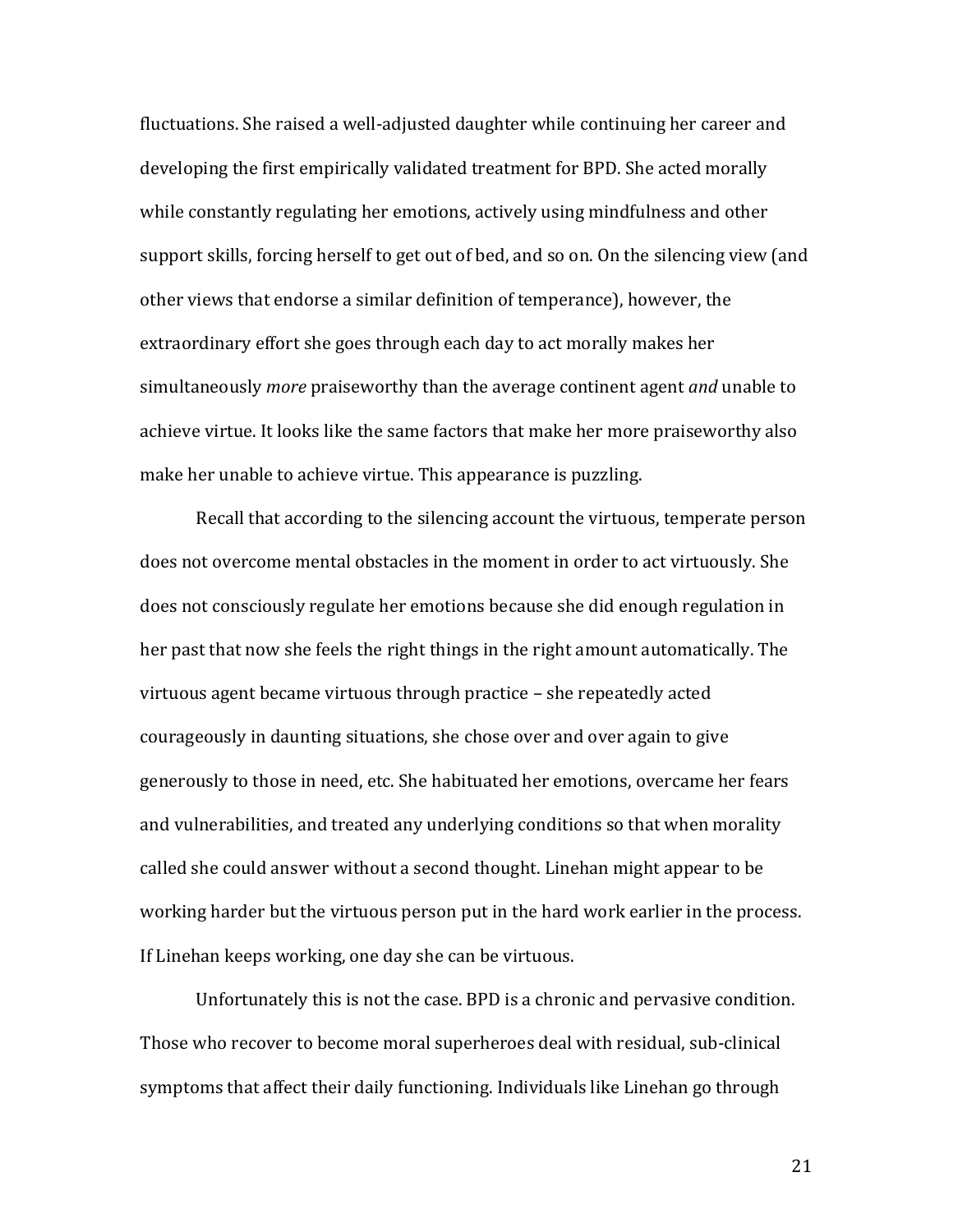years of treatment and deliberate effort in order to recover from BPD. This background effort is at least as difficult if not greater than the background effort put forth by a temperate agent. When the temperate person goes to act morally the action requires no mental strain, according to the silencing view. When the moral superhero goes to act morally they must put forth effort in the moment in addition to their past effort in recovering from their condition. Individuals in recovery manage their symptoms but their battle to manage BPD can never be fully silenced. Barring some revolution in psychopharmacology, managing symptoms is the best possible outcome for BPD (and many other psychiatric conditions). Moral superheroes cannot be temperate if we understanding temperance through the silencing view. On this account the virtue of temperance is also inaccessible to many people with mental illness who manage similarly intrusive conditions.

Furthermore, some virtue theorists ascribe to Aristotle's theory of the unity of the virtues. This idea claims that in order to be truly virtuous one must cultivate *all* of virtues – one cannot be truly courageous without being temperate, truly charitable without being courageous, etc. (MacIntyre, 1981). Many authors find the unity of the virtues counterintuitive (e.g. Flanagan, 1991), others are nonetheless committed to the view. Moral superheroes introduce another criticism of the unity of the virtues: if moral superheroes cannot be temperate then they can never be courageous, charitable, just, etc. I have argued that it seems implausible to praise virtuous agents more than continent agents in the case of superheroes but it seems even more implausible to suggest that moral superheroes are barred from courage when acting bravely and charity when acting generous as well. I chose to focus on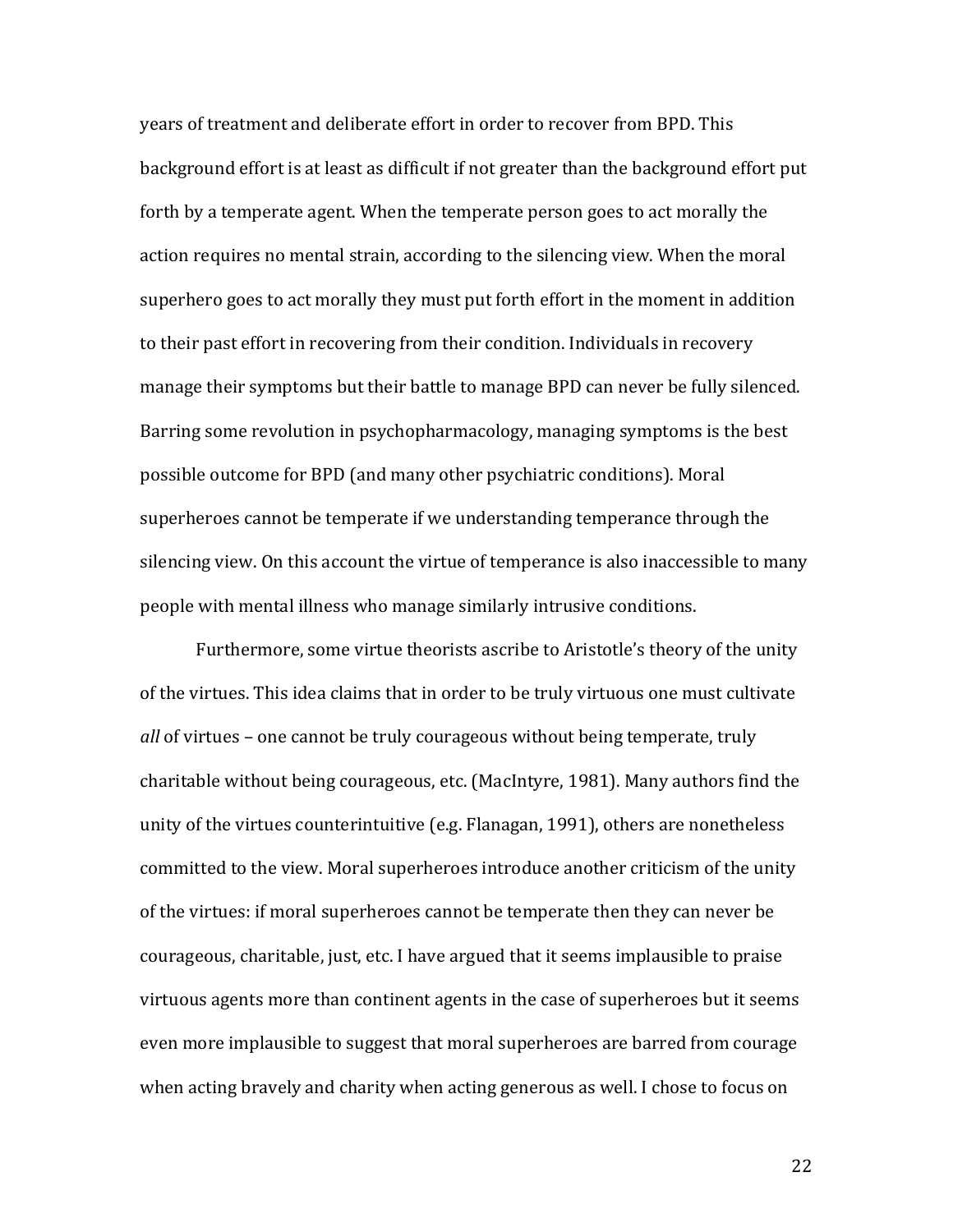temperance and continence in this essay but the consequences of this debate spread to all other virtues according to the unity of the virtues thesis.

### **Fork)in)the)Road**

!!!!!!!!!!!!!!!!!!!!!!!!!!!!!!!!!!!!!!!!!!!!!!!!!!!!!!!

Moral superheroes bring up two related problems for virtue theory: (1) moral superheroes seem at least as praiseworthy and likely more praiseworthy than your average virtuous person, they are continent are thereby viewed as less praiseworthy than temperate agents on most views; (2) despite their intuitive moral agency and good deeds, moral superheroes can never be virtuous on many accounts of virtue theory. One solution is simple but will require some explanation: accept both (1) and (2) and acknowledge that while this outcome is not ideal, it does not affect the majority of moral agents. On this view we ought to treat moral superheroes as outliers in a data set – better to acknowledge that they are different but exclude them from our overall explanation to avoid skewing the rest of the data. The other solution (the solution I favor) involves rejecting the silencing account in favor of a pluralist view on what it means to act virtuously.<sup>14</sup>

The simplest solution is to accept the consequences of  $(1)$  and  $(2)$  and maintain that moral superheroes are not virtuous. As I mentioned in the introduction, borderline personality disorder affects  $1$ -2% of the adult population.<sup>15</sup>

 $14$  There is also a third solution: we could reject the unity of the virtues. If we reject the unity of the virtues we throw out a major tenant of Aristotelian virtue theory. Moreover, we do not resolve all problems for the silencing view since moral superheroes cannot be temperate.

<sup>&</sup>lt;sup>15</sup> I acknowledge that not all individuals with BPD will recover but I take an optimistic stance that all individuals have the potential to recover and qualify for moral superhero status.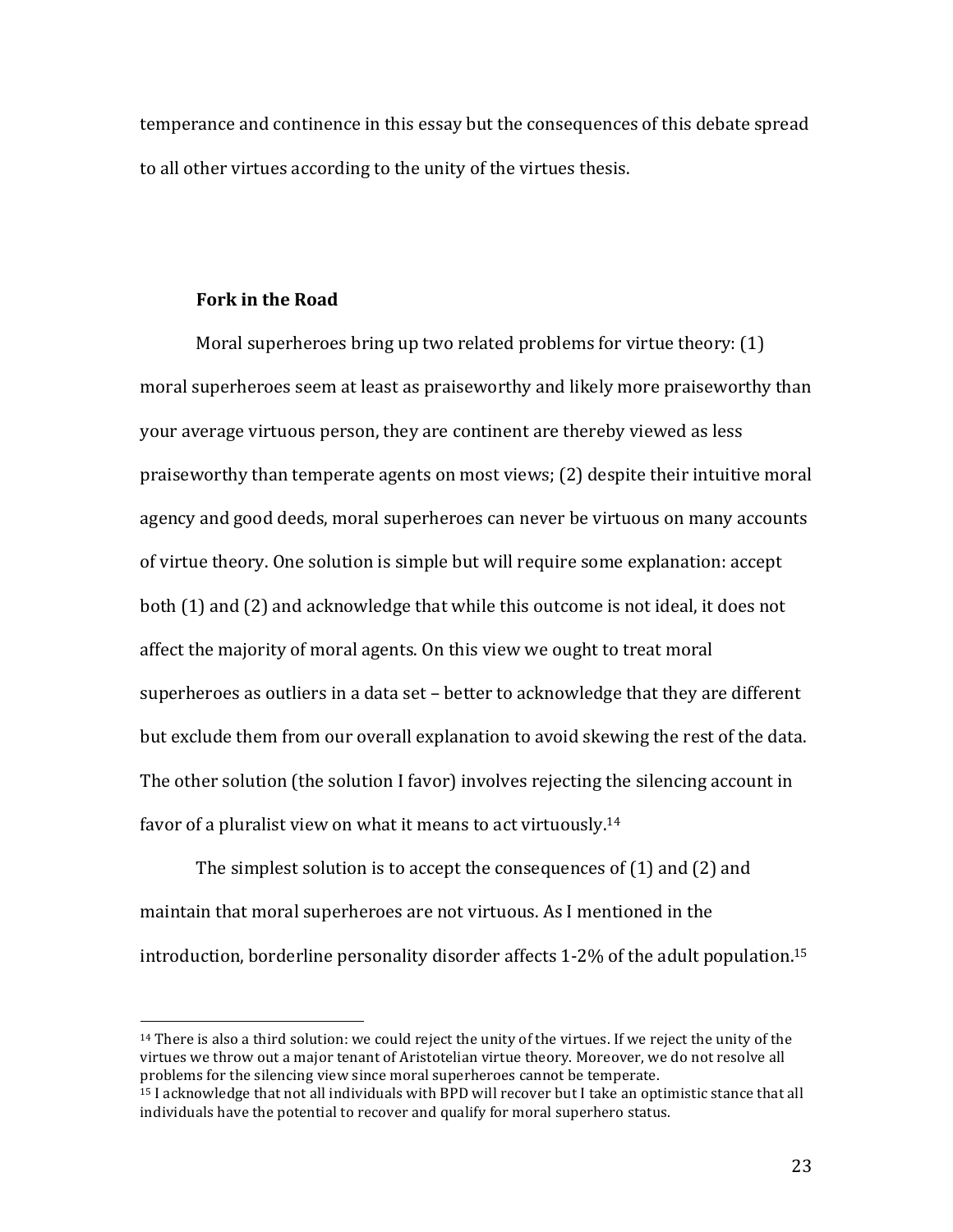I suspect that other mental illnesses or conditions will meet criteria for moral superheroes but I have not explored that idea in this essay. That being said, it is highly likely that we are talking about close to 5% of the adult population for a low estimate. It is one thing to say many people do not make the effort towards virtue but another to say they cannot work towards it. If we stick to our guns with the silencing we are effectively saying that at least  $1/20$  of the moral community cannot be temperate and (according to the unity of the virtues) can never be virtuous. The criticism of the silencing view has gone from making temperance difficult for everyone (recall the discussion of the silencing view) to impossible for certain groups. If we accept the unity of the virtues, not achieving temperance means that moral superheroes cannot be virtuous.<sup>16</sup>

I reject the simple solution, and offer a more compelling alternative: a pluralistic account of virtue. The pluralistic account accommodates moral superheroes as well as agents who are able to pursue Aristotelian virtue via silencing or similar accounts. My view solves problems  $(1)$  and  $(2)$  while preserving the value traditional virtue ethics: individuals can pursue virtue through traditional silencing and silencing-like routes and moral superheroes can also pursue virtue through continence (as described earlier in this essay). The existence of moral superheroes suggests that virtue is not one size fits all. The silencing view implies that a virtuous agent cannot experience dispositions to act otherwise when acting morally. I accept that this is one path to virtue but unlike proponents of the silencing view, I do not believe this is the only way to be virtuous. Moral superheroes

!!!!!!!!!!!!!!!!!!!!!!!!!!!!!!!!!!!!!!!!!!!!!!!!!!!!!!!

 $16$  According to the unity of the virtues you must cultivate all of the virtues to be virtuous. You cannot be truly virtuous if you are temperate but not brave, for example.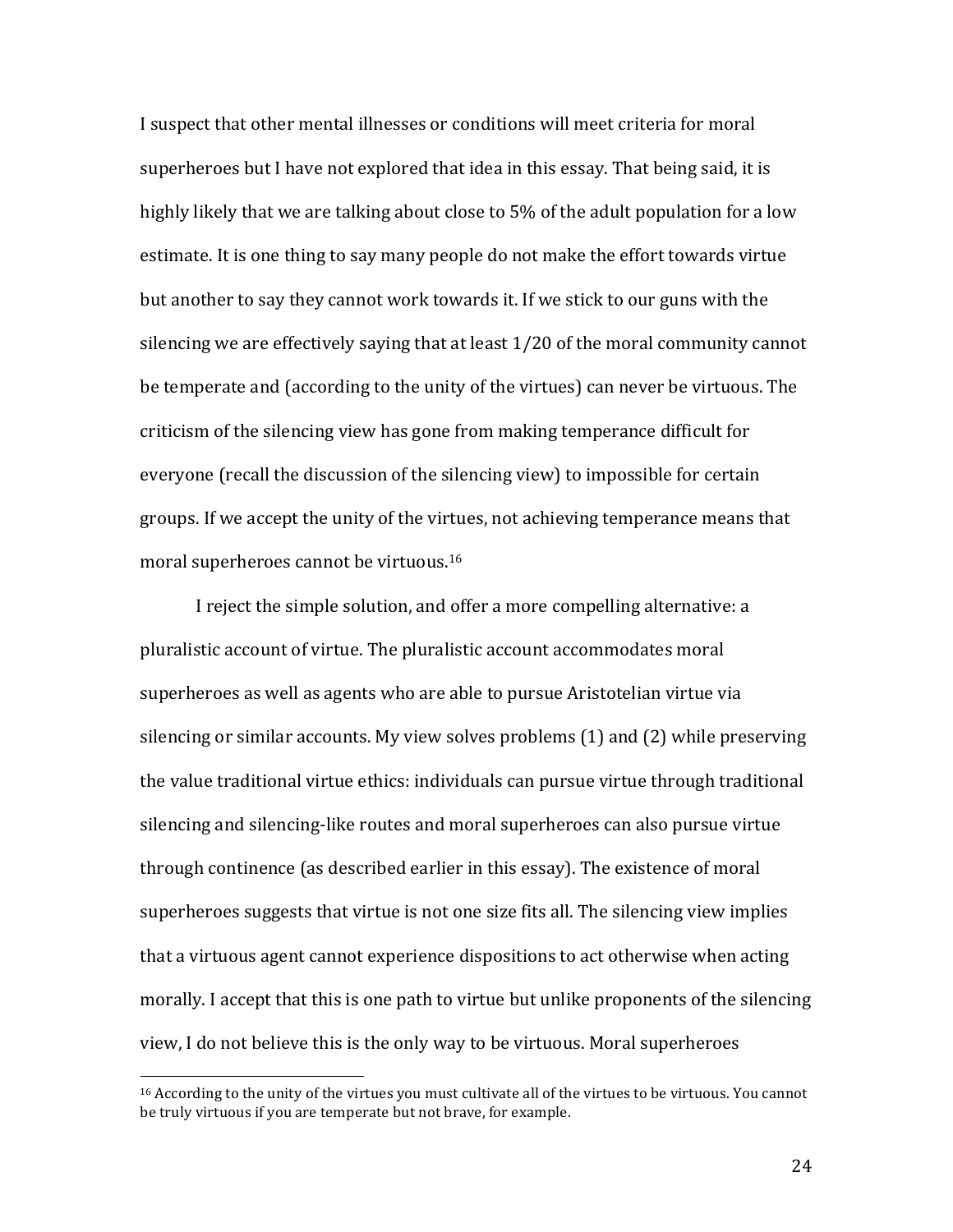demonstrate that some individuals who experience dispositions to act otherwise when acting morally can be virtuous, despite failing to meet the requirements of the silencing view. My view is supported by other accounts of virtue, including Foot's  $(2002)$  corrective view.

Foot (2002) offers a corrective understanding of virtue that may be compatible with the moral superhero account by removing some of the cognitive component of temperance. By placing less emphasis on every thought in an agent's head we maintain many of the important demands of virtue while avoiding unnecessary demands. She also acknowledges that not all behavioral hesitation is made equal.

Foot (2002) thinks that the amount of virtue expressed in instances of hesitation (apparent incontinence) depends on the particular virtue and if the circumstances truly challenge the virtue. If a witness feels some fear when testifying against someone who tried to take her life, this seems appropriate. The virtue in this scenario is courage and the circumstances seem to truly challenge courage. If the witness feels fear she is not being incontinent – she genuinely has something to fear in this scenario. Her fear is appropriate for the situation and by testifying despite her fear she acts morally. If, on the other hand, a man is tempted to stay home and play video games rather than visit his terminally ill friend in the hospital, this seems inappropriate. In the second scenario the virtue is charity and the circumstance do not seem truly challenging. The man is incontinent rather than genuinely challenged by some competing circumstances.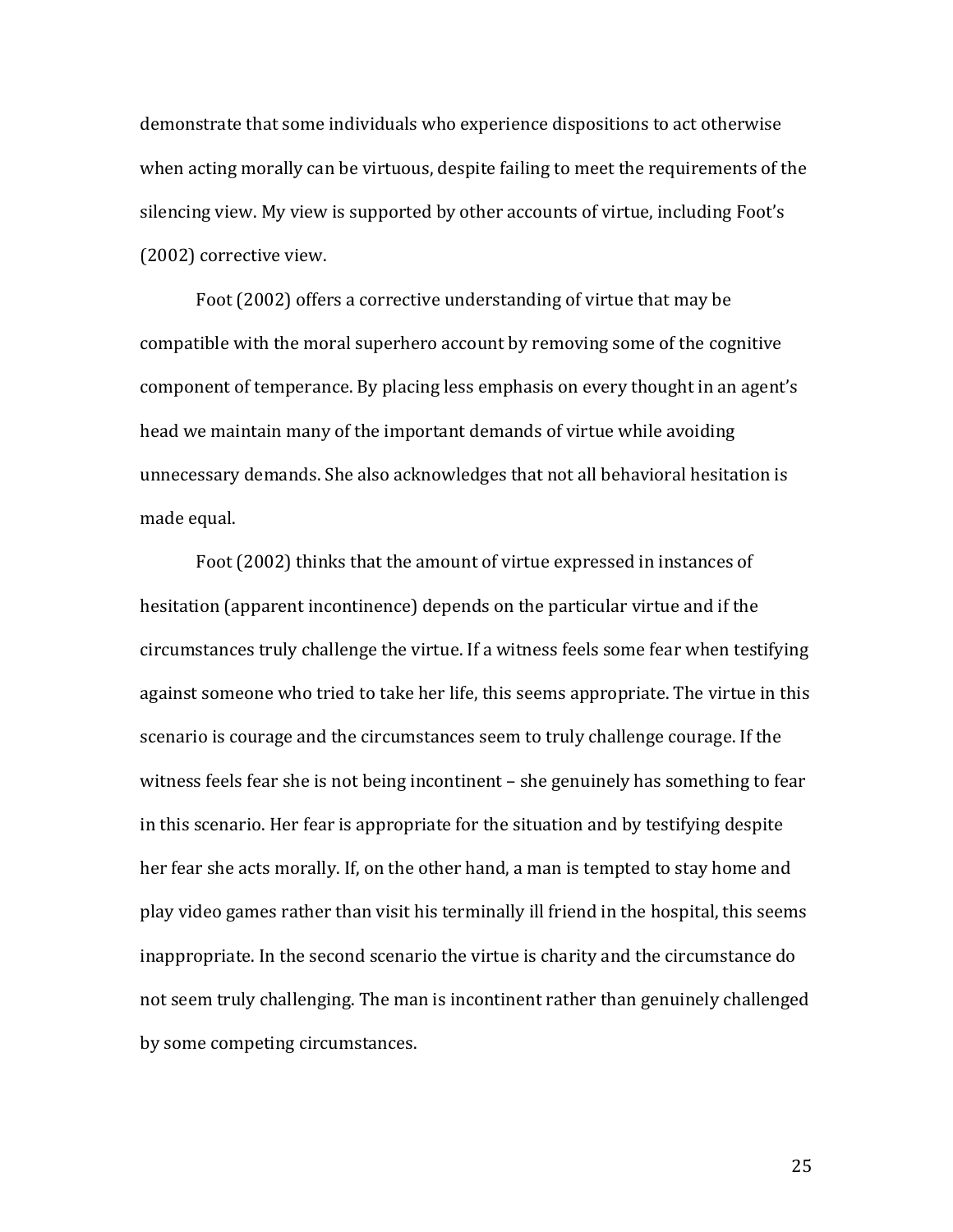On one interpretation moral superheroes struggle to act morally because they are continent (and thereby less praiseworthy) the way Foot describes: they are tempted by non-moral considerations. Returning to BPD, we might think of another case with Omar and Juan. The two friends have had plans for weeks to attend a baseball game. Juan calls at the last minute and asks to reschedule, apologizing and claiming that he is accidentally hungover. Charity demands that Omar reschedule when he is available but Omar is tempted to tell him that he is unavailable. His impulse is driven by fear of abandonment and poor emotion regulation (symptoms) of BPD). Despite the temptation to lie to his friend, Omar acts morally: he asks if Juan wants company while he recovers and says he is willing to reschedule.

We can understand the moral superhero's incontinence to increase the virtue of the action because the moral superhero has not cultivated her mere continence, rather, her continence (and accompanying inclinations to act otherwise) is something that has happened to her by way of her disorder.<sup>17</sup> Moreover, the moral superhero has worked to cultivate virtue as evidenced by her ability to behave morally at the same rate as any other moral agent (stipulated in the second requirement for being a moral superhero).<sup>18, 19</sup>

 $17$  Again, I am open to instances where someone meets the qualifications for being a moral superhero without having mental illness.

 $18$  Foot's (2002) arguments are further supported by Carr (2009).

 $19$  If we follow the implications of Foot's view we might have concerns about individuals who are not quite moral superheroes but are working toward this designation. Behaviorally, the young aspiring moral superhero suffering from borderline personality disorder and the incontinent young adult may look remarkably similar. Someone early in treatment for BPD may not know that avoiding social interactions and moral responsibilities that make them feel uncomfortable will only make it more difficult to rise up to the occasion (and act virtuously) in the future. Similarly, the incontinent voung adult avoids situations that call for virtue and then struggles to act when the call to be virtuous arrives on her doorstep. Despite the behavioral similarities there are two key differences: (1) the aspiring moral superhero's incontinence comes from her illness while incontinent young adult chooses incontinence under the influence of her own desires and preferences rather than external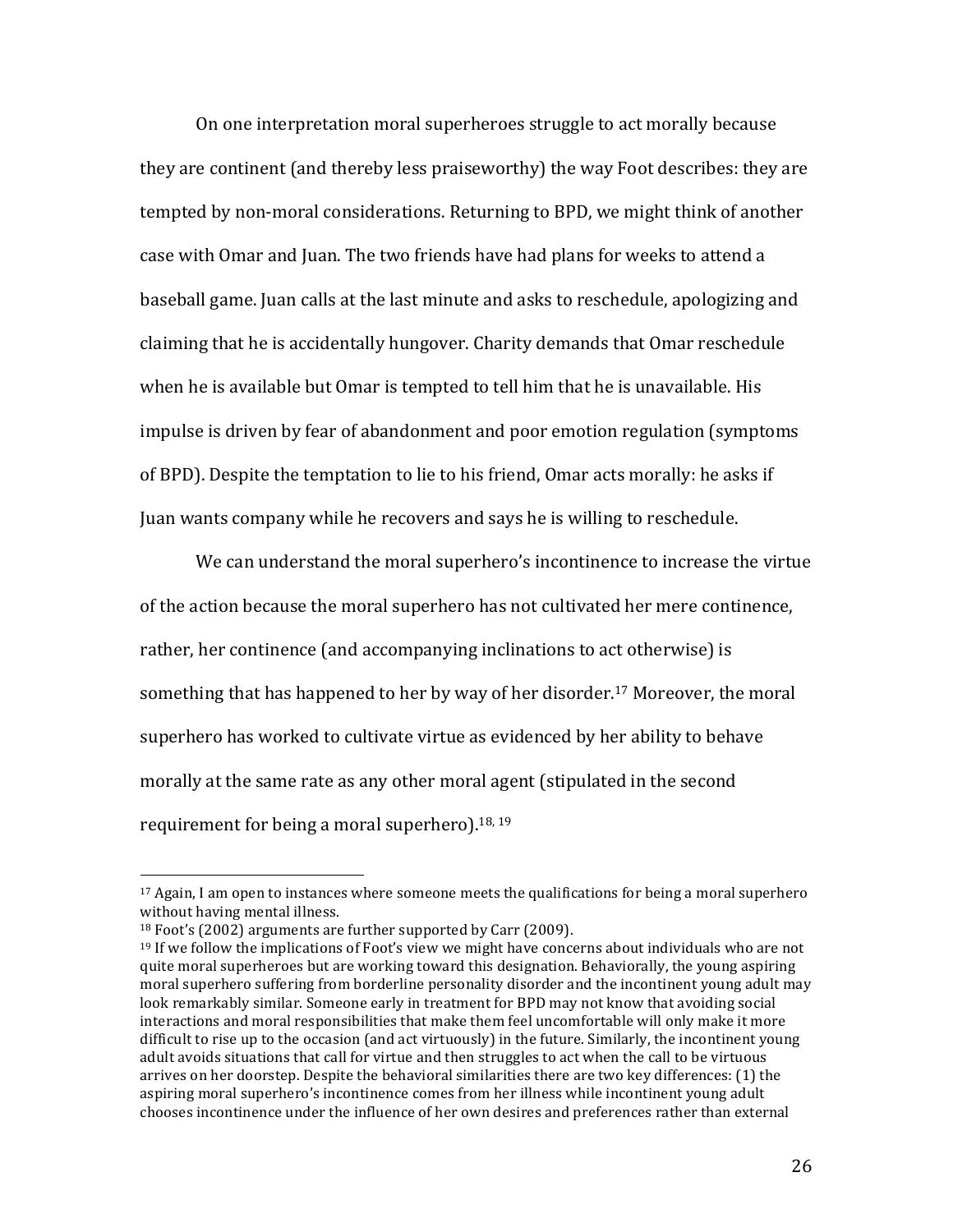The temptation to act otherwise in the case of individuals in recovery from BPD (and other moral superheroes) is intense but it is not the product of vice or mere incontinence. Foot's (2002) supports the idea that overcoming this interference to act morally is praiseworthy and virtuous. By adopting pluralism we reject the interpretation that silencing is the only route to virtue.  $20$  I maintain that many instances and agents will find silencing an appropriate path to virtue. Moral superheroes suggest that the path to virtue is pluralistic: some agents with certain dispositions act without silencing inclinations to do otherwise and this should be considered virtuous.

#### **Conclusion**

Borderline personality disorder is a chronic and pervasive condition that affects social, emotional, and moral functioning. I argued that individuals who have recovered from BPD and act morally should be considered moral superheroes. Moral superheroes, act morally at the same rate (or better) than typical moral agents despite morally-relevant impairments. I argued that moral superheroes do not fit standard interpretations of virtue theories – specifically, predominant the silencing interpretation of Aristotle's virtue of temperance. These theories cannot properly acknowledge the mental effort moral superheroes expend daily in order to function as a productive member of the moral community. I offered Foot's account

!!!!!!!!!!!!!!!!!!!!!!!!!!!!!!!!!!!!!!!!!!!!!!!!!!!!!!!!!!!!!!!!!!!!!!!!!!!!!!!!!!!!!!!!!!!!!!!!!!!!!!!!!!!!!!!!!!!!!!!!!!!!!!!!!!!!!!!!!!!!!!!!!!!!!!!!!!!!!!!!!!!!

forces; (2) the aspiring moral superhero is in treatment for BPD and is, through this process, removing some of the barriers that prevent her from acting morally. Recall that not everyone (or even most people) with BPD becomes a moral superhero; only those who successfully manage their condition and act morally are eligible for the designation.

 $^{20}$  Similarly, Foot's approach can be applied to Kantian virtue theory. We can interpret Kant to favor a similar position about the cause of hesitation and find hesitation admirable if and only if the hesitation is caused by something that does not detract from the virtue of the action. While this is not the dominant interpretation of Kant, it is not inconsistent with all readings (see Baron, 2006).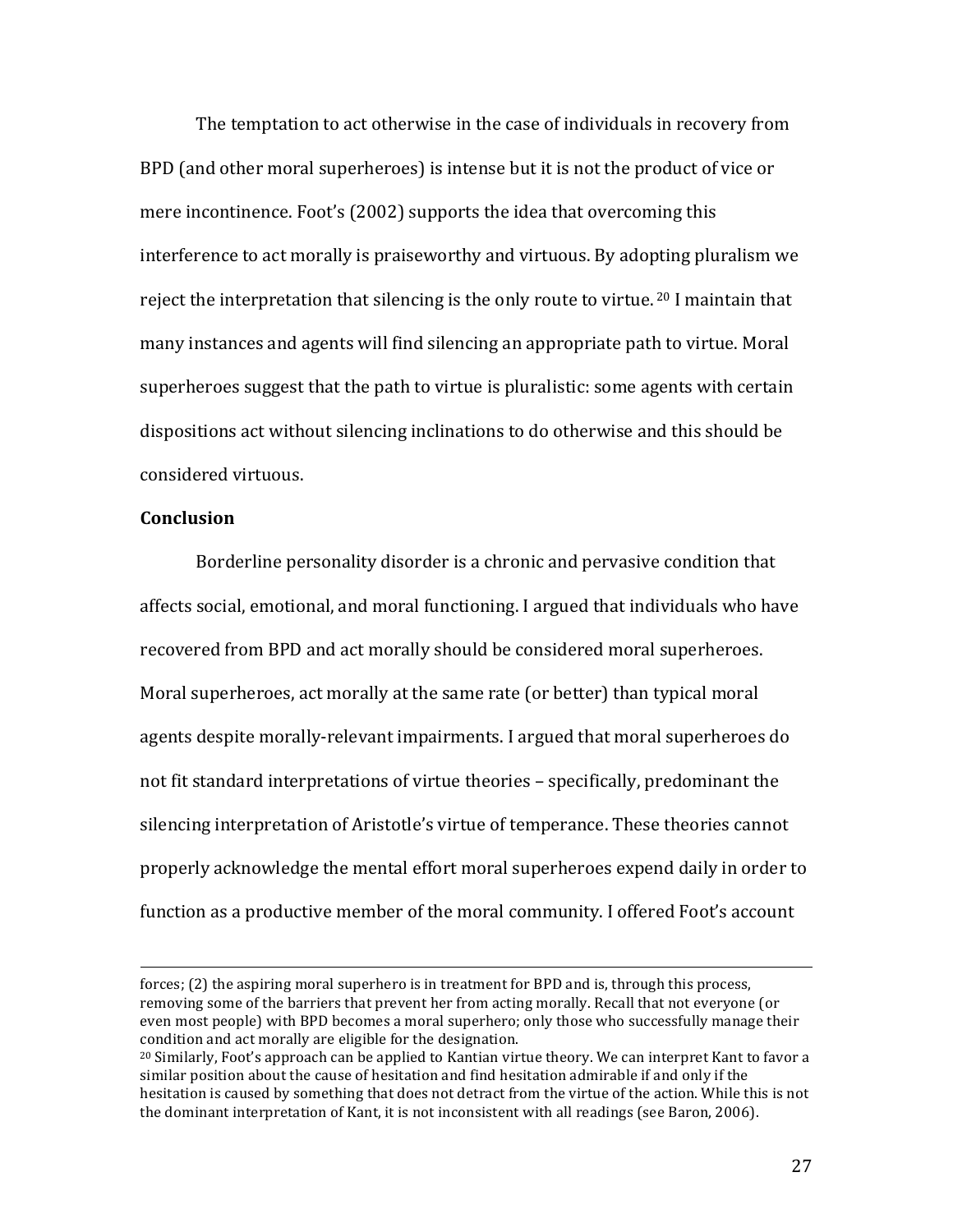as a way to preserve virtue theories without excluding a significant portion of the population from virtue. The silencing account is not compatible with this solution but I argued that it is worth adopting a pluralistic view of virtue to properly praise individuals like Dr. Marsha Linehan:

"During those first years in Seattle she felt suicidal while driving to work; even today, she can feel rushes of panic, most recently while driving through tunnels. She relied on therapists herself... 'I'm a very happy person now,' she said in an interview at her house near campus... 'I still have ups and downs, of course, but I think no more than anyone else."" (Carey, 2011 with quotes from Dr. Marsha Linehan).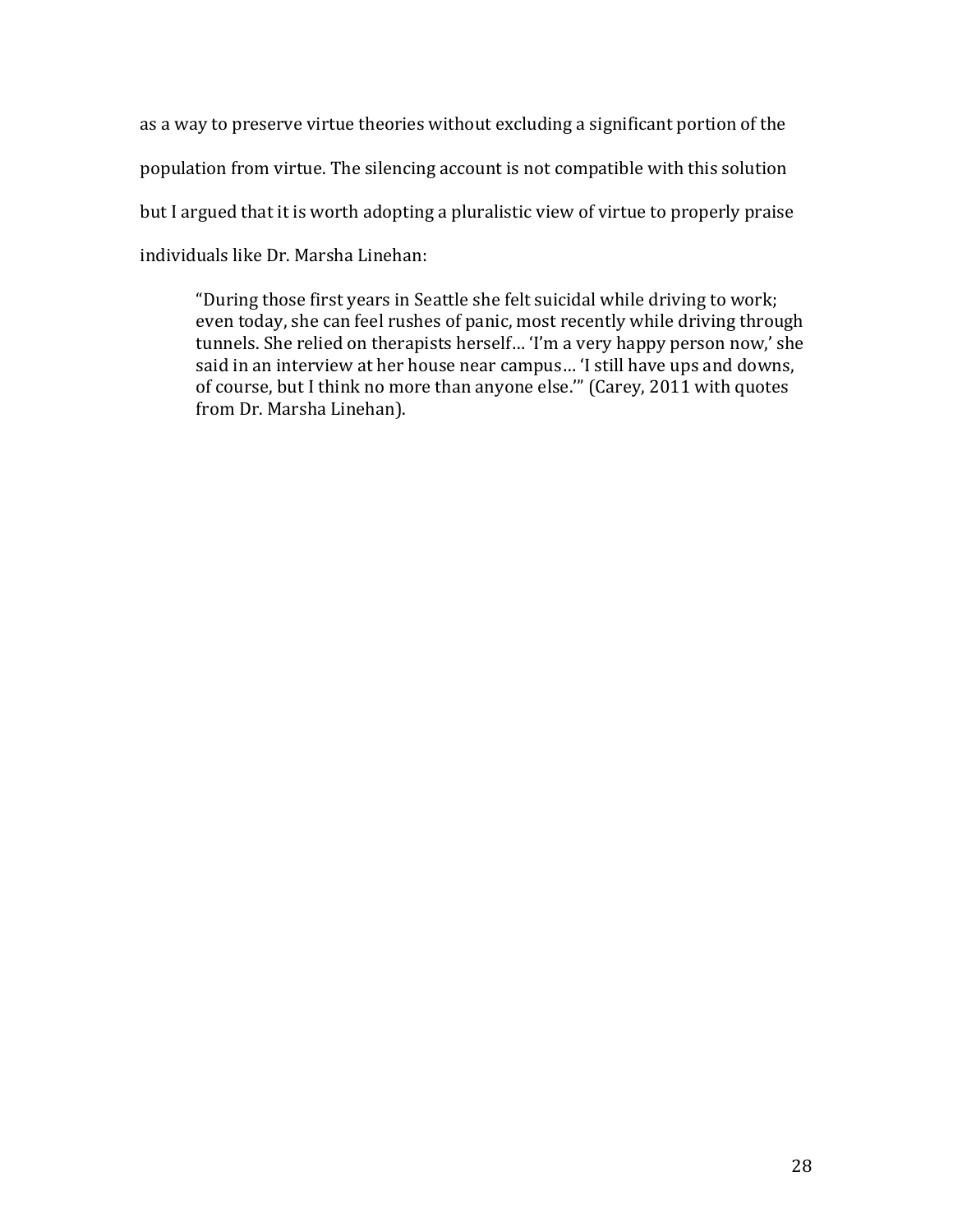#### Works Cited

- American Psychiatric Association. (2013). *Diagnostic and statistical manual of mental disorders: DSM-5.* Washington, D. C.: American Psychiatric Association.
- Andover, M. S., Schatten, H. T., & Morris, B. W. (2018). Suicidal and nonsuicidal selfinjury in borderline personality disorder, In Stanley, B., & New, A. S. (Eds.) *Primer on borderline personality disorder* (129-148). New York, NY: Oxford University Press.

Angley, N. (2016). 'All of us in a way are climbing blind.'

https://www.cnn.com/2016/05/11/health/turning-points-erikweihenmayer/index.html

- Aristotle. (1985). *Nicomachean ethics*. Trans. T. Irwin. Indianapolis: Hackett Publishing Company.
- Aviram, R. B., Brodsky, B. S., and Stanley, B. (2006). Borderline personality disorder, stigma, and treatment implications. *Harvard Review of Psychiatry 14*(5), 249-256.
- Bandelow, B., Krause, J., Wedekind, D., Broocks, A., Hajak, G., and Rüther, E. (2005). Early traumatic life events, parental attitudes, family history, and birth risk factors in patients with borderline personality disorder and healthy controls. *Psychiatry Research 134, 169-179.*
- Baron, M. (2006). Acting from duty, In Horn, C., Schönecker, D., and Mieth, C. (Eds.) *Kant's groundwork for the metaphysics of morals (72-92). Berlin: Walter de* Gruyter.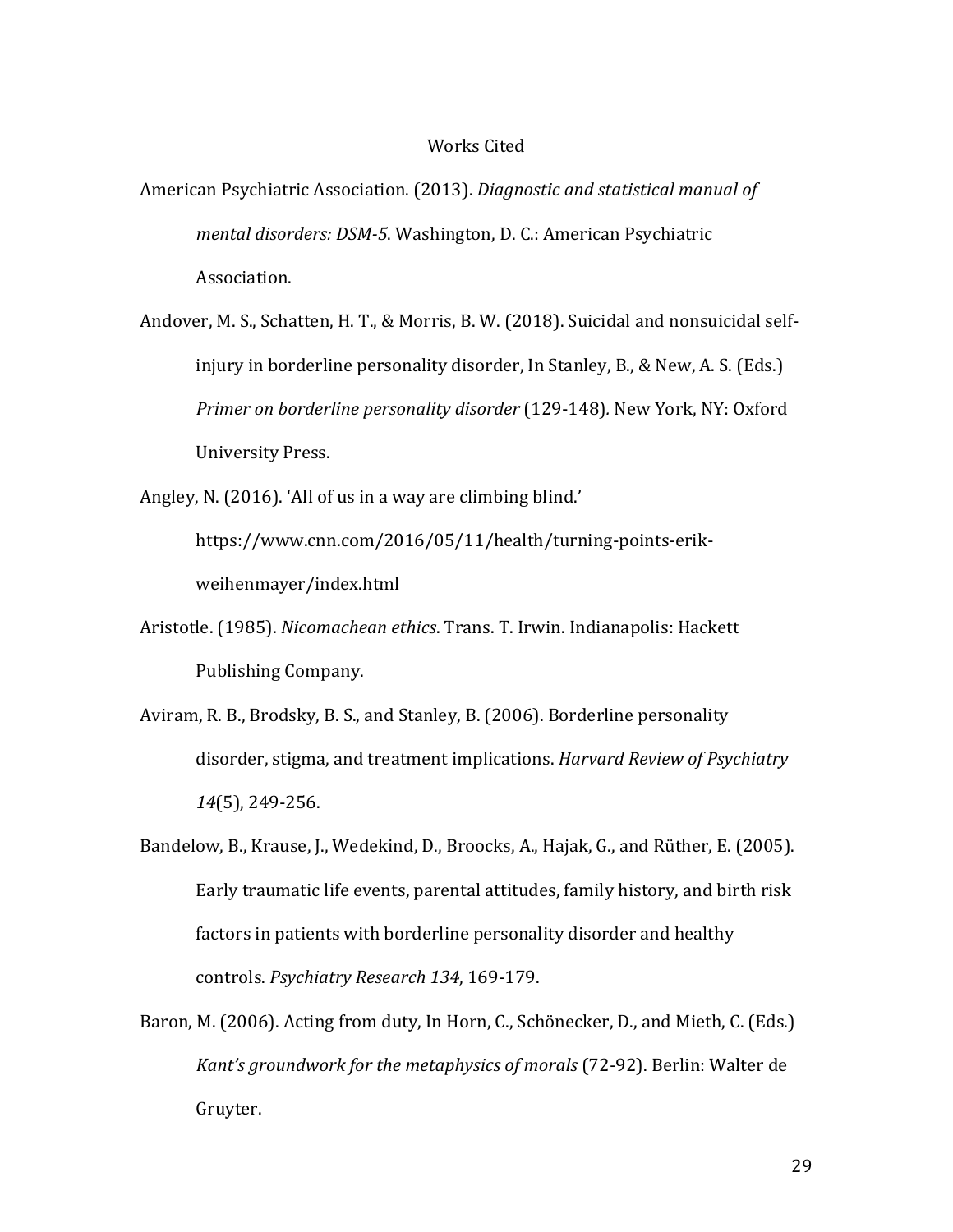- Baxley, A. M. (2010). *Kant's theory of virtue: The value of autocracy.* New York: Cambridge University Press.
- Becker, D. and Lamb, S. (1994). Sex bias in the diagnosis of borderline personality disorder and posttraumatic stress disorder. *Professional Psychology: Research* and Practice 25(1), 55-61.
- Black, D. W., Gunter, T., Allen, J., Blum, N., Arndt, S., Wenman, G., and Sieleni, B. (2007). Borderline personality disorder in male and female offenders newly committed to prison. *Comprehensive Psychiatry 48*, 400-405.
- Blum, L. A. (1994). *Moral perception and particularity*. Cambridge: Cambridge **University Press.**
- Bostwick, J. M. and Pankrats, V. S. (2000). Affective disorders and suicide risk: A reexamination. American Journal of Psychiatry 157, 1925-1932.
- Bourke, M. E. and Grenyer, B. F. S. (2010). Psychotherapists' response to borderline personality disorder: A core conflictual relationship theme analysis. *Psychotherapy Research 20*(6), 680-691.
- Carey, B. (2011, June 22). Expert on mental illness reveals her own fight. http://www.nytimes.com/2011/06/23/health/23lives.html?pagewanted=al
- Carlson, E. A., Egeland, B., and Sroufe, A. L. (2009). A prospective investigation of the development of borderline personality symptoms. *Development and Psychopathology 21, 1311-1334.*
- Carr, D. (2009). Virtue, mixed emotions, and moral ambivalence. *Philosophy 84*(327).  $31 - 46.$
- Dutton, D. G. (2006). *Rethinking domestic violence.* Vancouver: UBC Press.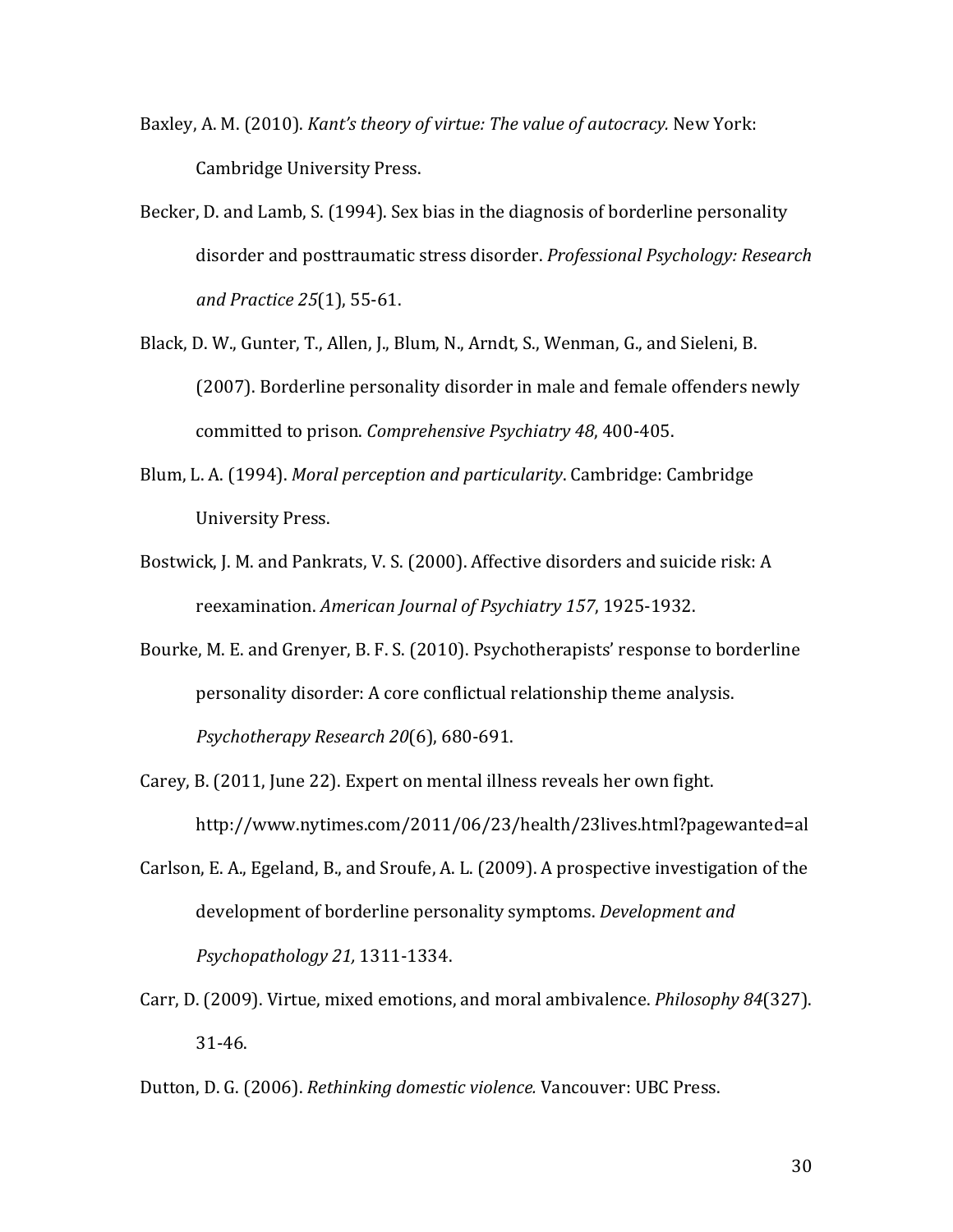- Dutton, D. G. and Golant, S. K. (1995). *The batterer: A psychological profile.* New York: Basic Books.
- Dinsdale, N., and Crespi, B. J. (2013). The borderline empathy paradox: Evidence and conceptual models for empathic enhancements in borderline personality disorder. *Journal of Personality Disorders 27*(2), 172-195.
- Fischer, J. M. and Ravizza, M. (1998). *Responsibility and control: A theory of moral responsibility.* Cambridge: Cambridge University Press.
- Flanagan, O. J. (1993). *Varieties of moral personality.* Cambridge, MA: Harvard **University Press.**
- Foa, E., Hembree, E., and Rothbaum, B. (2007). *Prolonged Exposure Therapy for PTSD: Emotional processing of traumatic experiences. New York: Oxford* University Press.
- Foot, P. (2002). Virtues and vices, In P. Foot, *Virtues and vice and other essays in moral philosophy* (1-18). Oxford: Oxford University Press.
- Gleason, M. E. J., Power, A. D., and Oltmanns, T. F. (2012). The enduring impact of borderline personality pathology: Risk for threatening life events in later middle-age." *Journal of Abnormal Psychology 121(2)*, 447-457.
- Grant, B. F., Chou, P. S., Goldstein, R. B., Huang, B., Stinson, F. S., Saha, T. D., Smith, S. M., Dawson, D. A., Pulay, A. J., Pickering, R. P., and Ruan, W. J. (2008). Prevalence, correlates, disability, and comorbidity of DSM-IV borderline personality disorder: Results from the wave 2 national epidemiological survey on alcohol and related conditions. *Journal of Clinical Psychiatry 69*(4), 533-545.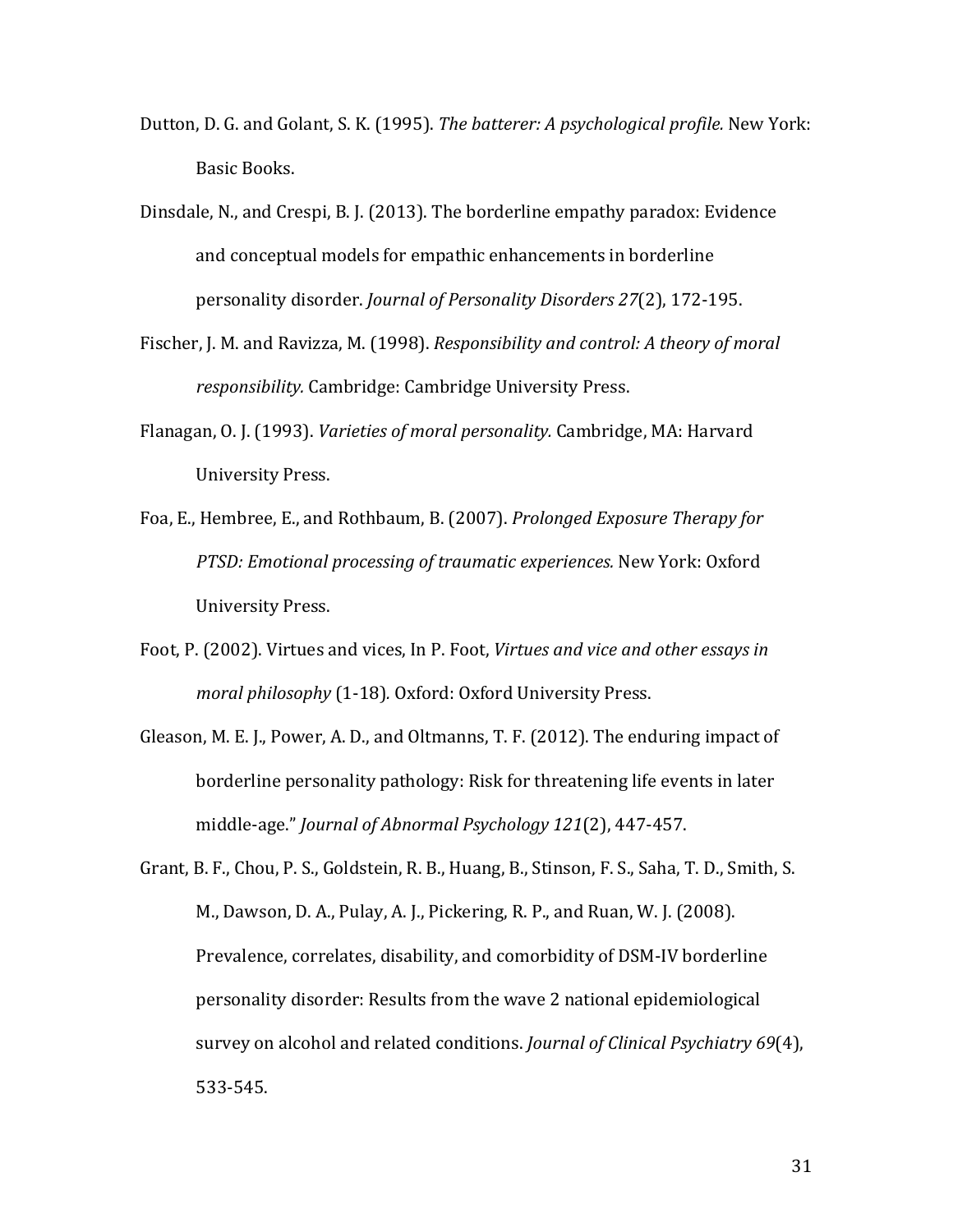- Gunderson, J. G., Weinberg, I., Daversa, M. T., Kueppenbender, K. D., Zanarini, M. C., Shea, M. T., Skodol, A. E., Sanislow, C. A., and Yen, S. (2006). Descriptive and longitudinal observations on the relationship between borderline personality disorder and bipolar disorder. American Journal of Psychiatry 163, 1173-1178.
- Gunderson, J. G. and Lyons-Ruth, K. (2008). BPD's interpersonal hypersensitivity phenotype: A gene-environment-developmental model. *Journal of Personality Disorders 22(1), 22-41.*
- Gunderson, J. G., Stout, R. L., McGlashan, T. H., Shea, M. T., Morey, L. C., Grilo, C. M., Zanarini, M. C., Yen, S., Markowitz, J. C., Sanislow, C., Ansell, E., Pinto, A., and Skodol, A. E. (2011). Ten-Year course of borderline personality disorder: Psychopathology and function from the collaborative longitudinal personality disorder study. Archives of General Psychiatry 68(8), 827-837.
- Hare, R. D., Harpur, T. J., Hakstian, A. R., Forth, A. E., Hart, S. D., & Newman, J. P. (1990) "The Revised Psychopathy Checklist: Reliability and Factor Structure." *Psychological Assessment 2*(3): 338-341.
- Hull, J. W., Clarkin, J. F., and Yeomans, F. (1993). Borderline personality disorder and impulsive sexual behavior. *Hospital and Community Psychiatry 44*(10), 1000-1002.
- Lieb, K., Zanarini, M. C., Schmahl, C., Linehan, M. M., and Bohus, M. (2004). Borderline personality disorder. The Lancet 364, 453-461.
- Linehan, M. M., Rizvi, S. L., Welch, S. S., and Page, B. (2002). "Psychiatric aspects of suicidal behavior: Personality disorders." In Hawton, K. and Van Heeringen,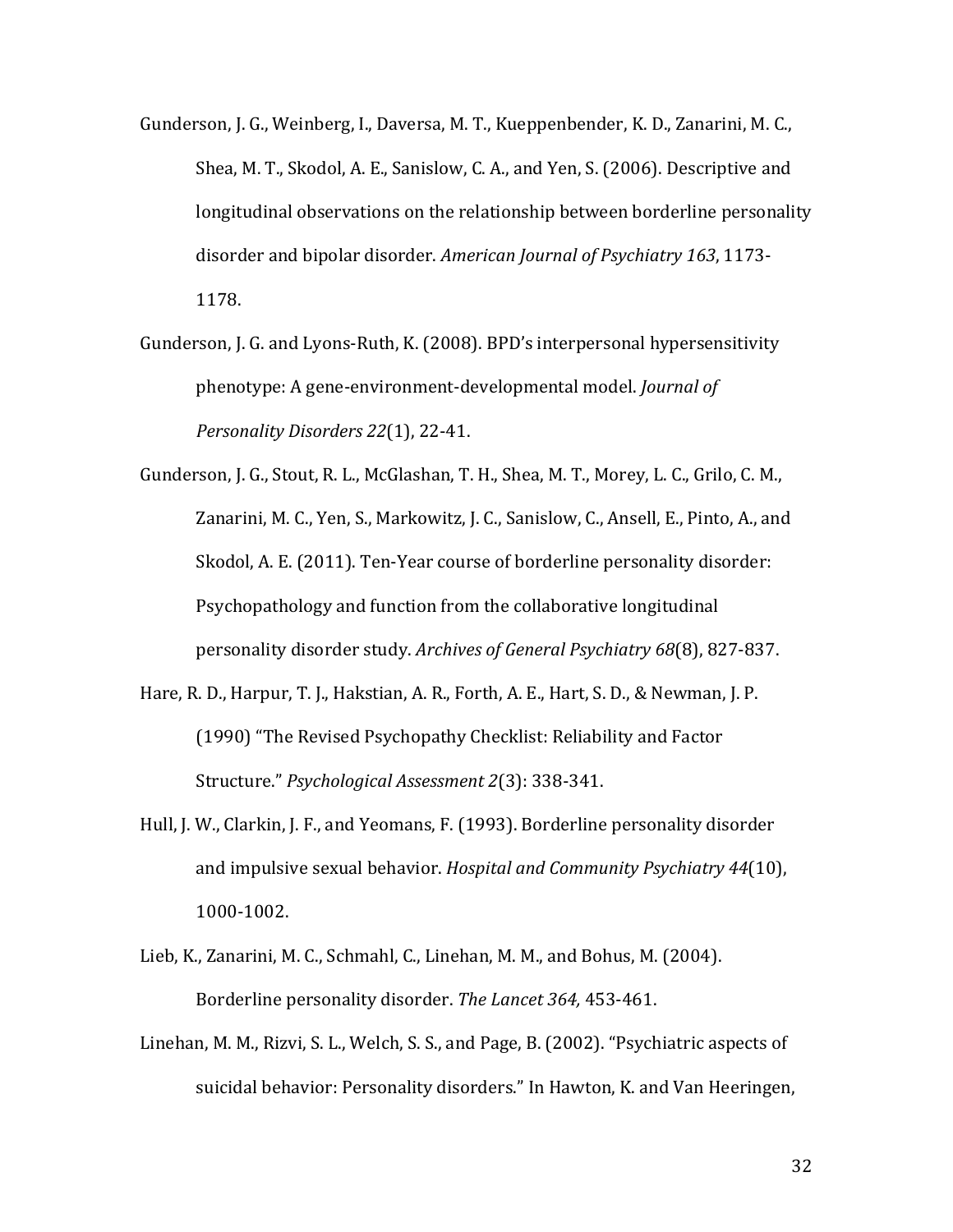K. (eds.). *International Handbook of Suicide and Attempted Suicide.* (pp. 147-178). Sussex: John Wiley and Sons.

- MacIntyre, A. C. (1981). *After virtue: A study in moral theory.* Notre Dame, IN: University of Notre Dame Press.
- McDowell, J. (1978). Are moral requirements hypothetical imperatives? *Proceedings* of the Aristotelian Society, Supplementary Volumes 52, 13-29, 31-42.

McDowell, J. (1979). "Virtue and reason." The Monist 62(3), 331-350.

- Newman, L. and Stevenson, C. (2005). Parenting and borderline personality disorder: Ghosts in the nursery. *Clinical Child Psychology and Psychiatry 10*(3), 385-394.
- Newman, L. K, Stevenson, C. S., Bergman, L. R., and Boyce, P. (2007). "Borderline personality disorder, mother-infant interaction and parenting perceptions: Preliminary findings. Australian and New Zealand Journal of Psychiatry 41, 598-605.
- Oquendo, M. A., Currier, D., and Mann, J. J. (2006). Prospective studies of suicidal behavior in depressive an bipolar disorders: What is the evidence for predictive risk factors? *Acta Psychiatrica Scandinavica 114*, 151-158.
- Paris, J., and Zweig-Frank, H. (2001) A 27-Year follow-up of patients with borderline personality disorder. *Comprehensive Psychiatry 42*(6), 482-487.
- Pasha-Robinson, L. (2017) Mount Everest: Nepal bans blind people, double amputees, and solo climbers from scaling world's highest peak. The *Independent.* https://www.independent.co.uk/news/world/asia/mounteverest-nepal-bans-blind-people-double-amputees-solo-climbers-worlds-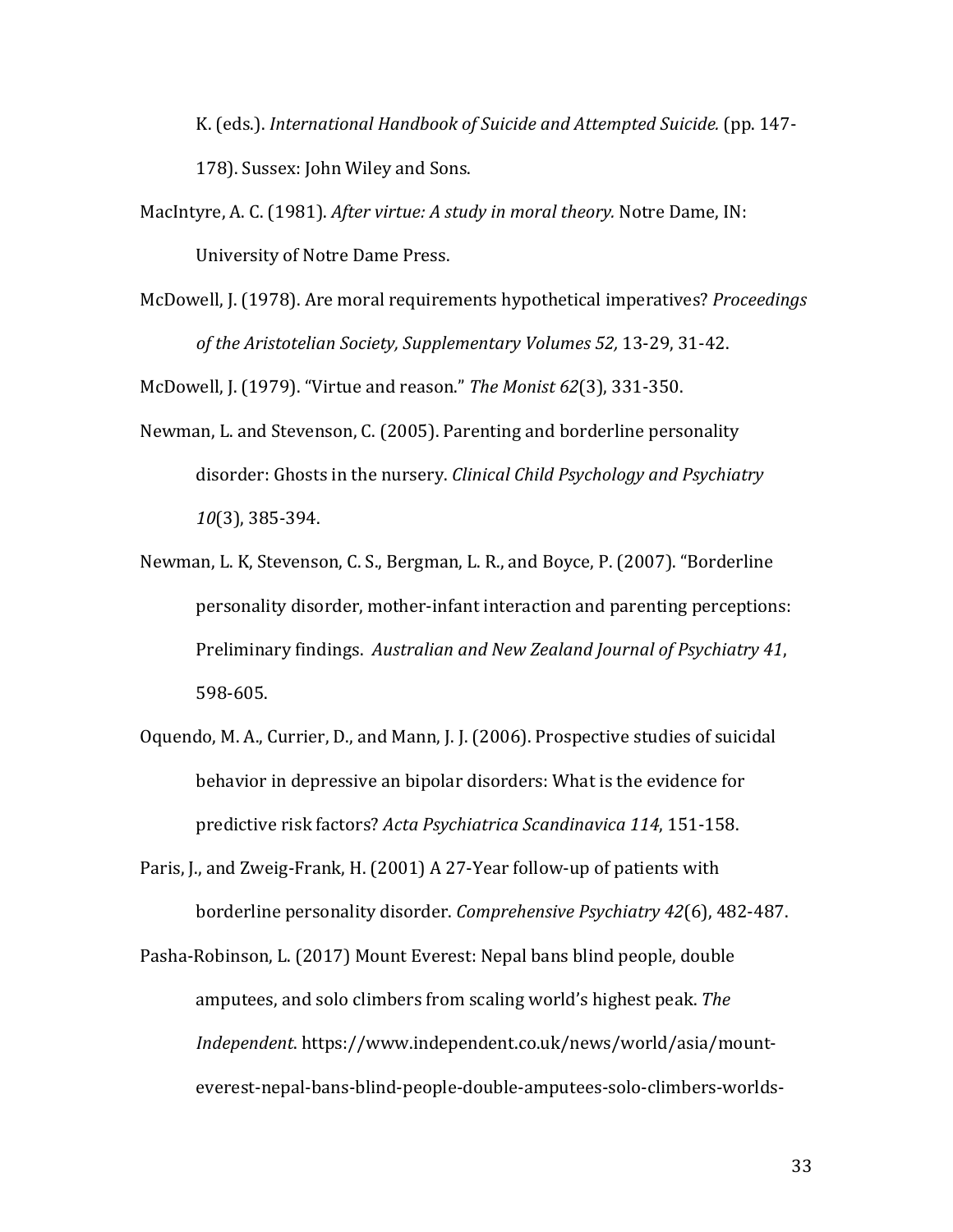highest-peak-a8134901.html

- Railton, P. (1984). Alienation, consequentialism, and the demands of morality. *Philosophy & Public Affairs 13(2), 134-171.*
- Roberts, R. C. (1989). Aristotle on virtues and emotions. *Philosophical Studies 56(3)*, 293-306.
- Sansone, R. A., Lam, C., and Wiederman, M. W. (2010). Borderline personality disorder and reckless driving. *Journal of Clinical Psychiatry 71*(4), 507.
- Sansone, R. A., and Sansone, L. A. (2011). Sexual behavior in borderline personality: A review. *Innovations in Clinical Neuroscience 8*(2), 14-18.
- Stanley, B., and Singh, T. (2018). Diagnosis of borderline personality disorder. In Stanley, B., & New, A. S. (Eds.) *Primer on borderline personality disorder* (17-34). New York, NY: Oxford University Press.
- Stepp, S. D., Whalen, D. J., Pilkonis, P. A., Hipwell, A. E., and Levine, M. D. (2011). Children of mothers with borderline personality disorder: Identifying parenting behaviors as potential targets for intervention. *Personality Disorders* 3(1), 76-91.
- Stohr, K. E. (2003). Moral cacophony: When continence is a virtue. *The Journal of Ethics* 7, 339-363.
- Vargas, M. (2015). *Building Better Beings: A Theory of Moral Responsibility.* Oxford: Oxford University Press.
- Young, G., Lareau, C., and Pierre, B. (2014). One quintillion ways to have PTSD comorbidity: Recommendations for the disordered DSM-5. *Psychological Injury and Law 7(1), 61-74.*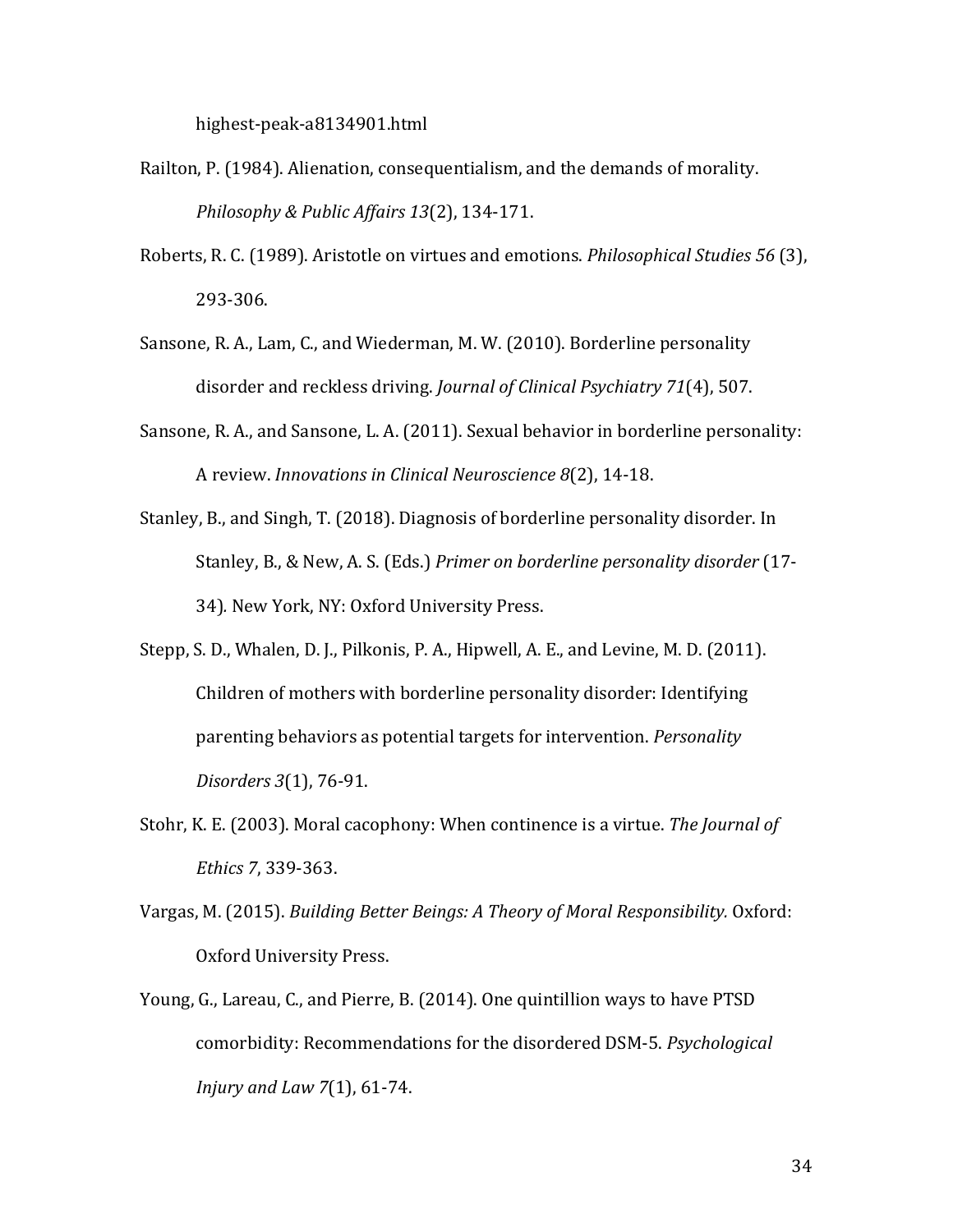- Zalewski, M., Stepp, S. D., Scott, L. N., Whalen, D. J., Beeney, J. F., and Hipwell, A. E. (2014). Maternal borderline personality disorder symptoms and parenting of adolescent daughters. *Journal of Personality Disorders 28*(4), 541-554.
- Zanarini, M. C. and Conkey, L. C. (2018). "Onset, course, and prognosis for borderline personality disorder." In Stanley, B., & New, A. S. (Eds.) *Primer on borderline personality disorder* (35-53). New York, NY: Oxford University Press.
- Zanarini, M. C., Frankenburg, F. R., Reich, D. B., and Fitzmaurice, G. (2012). "Attainment and stability of sustained symptomatic remission and recovery among patients with borderline personality disorder and Axis II comparison subjects: A 16-year prospective follow-up study." *American Journal of Psychiatry* 169, 476-483.
- Zanarini, M. C., Frankenburg, F. R., Reich, D. B., and Fitzmaurice, G. (2010). "Time to attainment of recovery from borderline personality disorder and stability of recovery: A 10-year prospective follow-up study." *American Journal of Psychiatry* 167(6), 663-667.
- Zanarini, M.C., Frankenburg, F. R., Hennen, J. Reich, D. B., and Silk, K. R. (2005). The McLean study of adult development (MSAD): Overview and implications of the first six years of prospective follow-up. *Journal of Personality Disorders 19*(5), 505-523.
- Zlotnick, C., Johnson, D. M., Yen, S., Battle, C. L., Stanislow, C. A., Skodol, A. E., Grilo, C. M., McGlashan, T. H., Gunderson, J. G., Bender, D. S., Zanarini, M. C., and Shea, M. T. (2003). Clinical features an impairment in women with borderline